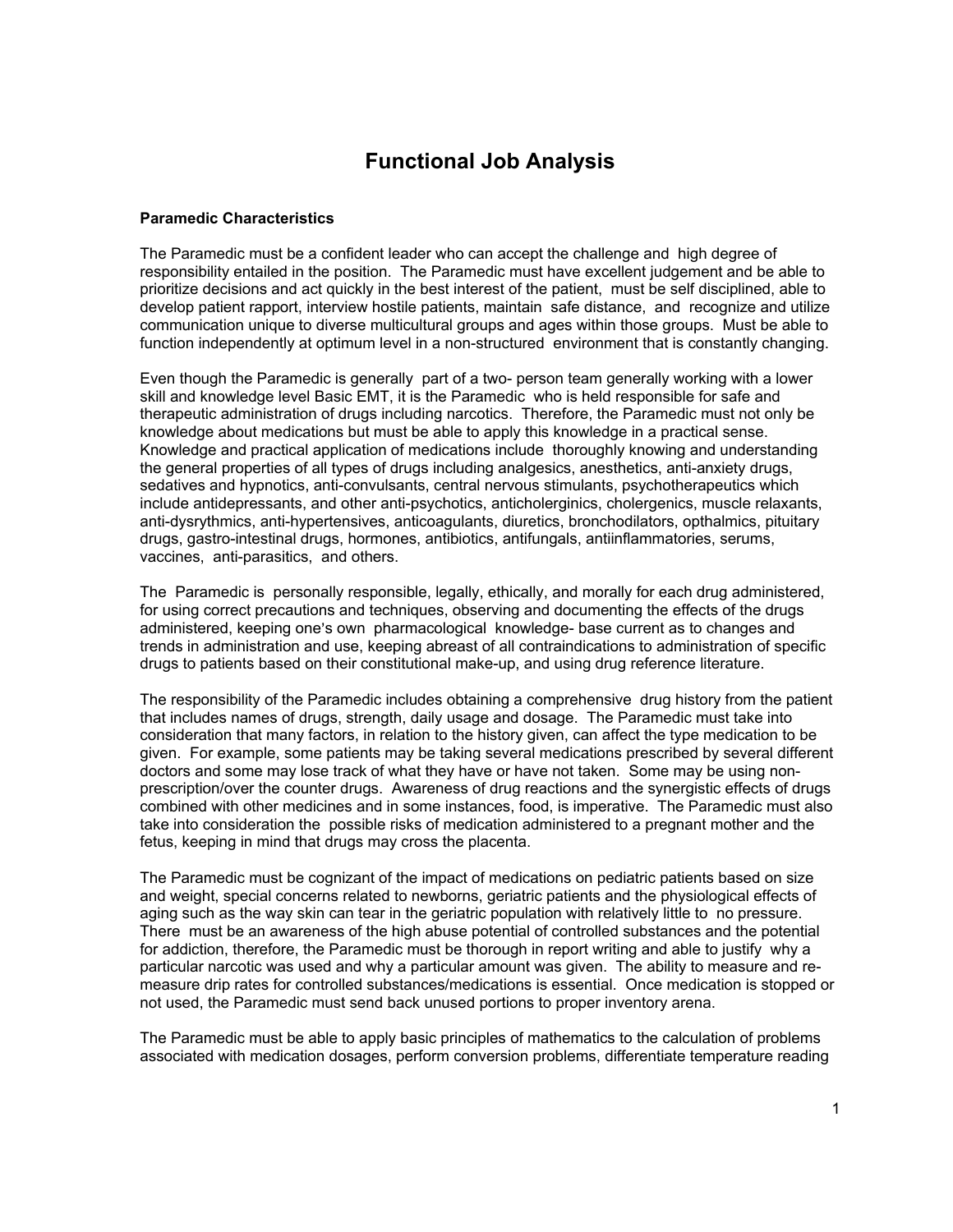between centigrade and Fahrenheit scales, be able to use proper advanced life support equipment and supplies (i.e. proper size of intravenous needles) based on patient's age and condition of veins, and be able to locate sites for obtaining blood samples and perform this task, administer medication intravenously, administer medications by gastric tube, administer oral medications, administer rectal medications, and comply with universal pre-cautions and body substance isolation, disposing of contaminated items and equipment properly.

The Paramedic must be able to apply knowledge and skills to assist overdosed patients to overcome trauma through antidotes, and have knowledge of poisons and be able to administer treatment. The Paramedic must be knowledgeable as to the stages drugs/medications go through once they have entered the patient's system and be cognizant that route of administration is critical in relation to patient's needs and the effect that occurs.

The Paramedic must also be capable of providing advanced life support emergency medical services to patients including conducting of and interpreting electrocardiograms (EKGs), electrical interventions to support the cardiac functions, performing advanced endotracheal intubations in airway management and relief of pneumothorax and administering of appropriate intravenous fluids and drugs under direction of off-site designated physician.

The Paramedic is a person who must not only remain calm while working in difficult and stressful circumstances, but must be capable of staying focused while assuming the leadership role inherent in carrying out the functions of the position. Good judgement along with advanced knowledge and technical skills are essential in directing other team members to assist as needed. The Paramedic must be able to provide top quality care, concurrently handle high levels of stress, and be willing to take on the personal responsibility required of the position. This includes not only all legal ramifications for precise documentation, but also the responsibility for using the knowledge and skills acquired in real life threatening emergency situations.

The Paramedic must be able to deal with adverse and often dangerous situations which include responding to calls in districts known to have high crime and mortality rates. Self-confidence is critical, as is a desire to work with people, solid emotional stability, a tolerance for high stress, and the ability to meet the physical, intellectual, and cognitive requirements demanded by this position.

#### Physical Demands

Aptitudes required for work of this nature are good physical stamina, endurance, and body condition that would not be adversely affected by frequently having to walk, stand, lift, carry, and balance at times, in excess of 125 pounds. Motor coordination is necessary because over uneven terrain, the patient's, the Paramedic's, and other workers' well being must not be jeopardized.

#### **Comments**

The Paramedic provides the most extensive pre-hospital care and may work for fire departments, private ambulance services, police departments or hospitals. Response times for nature of work are dependent upon nature of call. For example, a Paramedic working for a private ambulance service that transports the elderly from nursing homes to routine medical appointments and check-ups may endure somewhat less stressful circumstances than the Paramedic who works primarily with 911 calls in a districts known to have high crime rates. Thus, the particular stresses inherent in the role of the Paramedic can vary, depending on place and type of employment.

However, in general, in the analyst's opinion, the Paramedic must be flexible to meet the demands of the ever-changing emergency scene. When emergencies exists, the situation can be complex and care of the patient must be started immediately. In essence, the Paramedic in the EMS system uses advanced training and equipment to extend emergency physician services to the ambulance. The Paramedic must be able to make accurate independent judgements while following oral directives. The ability to perform duties in a timely manner is essential, as it could mean the difference between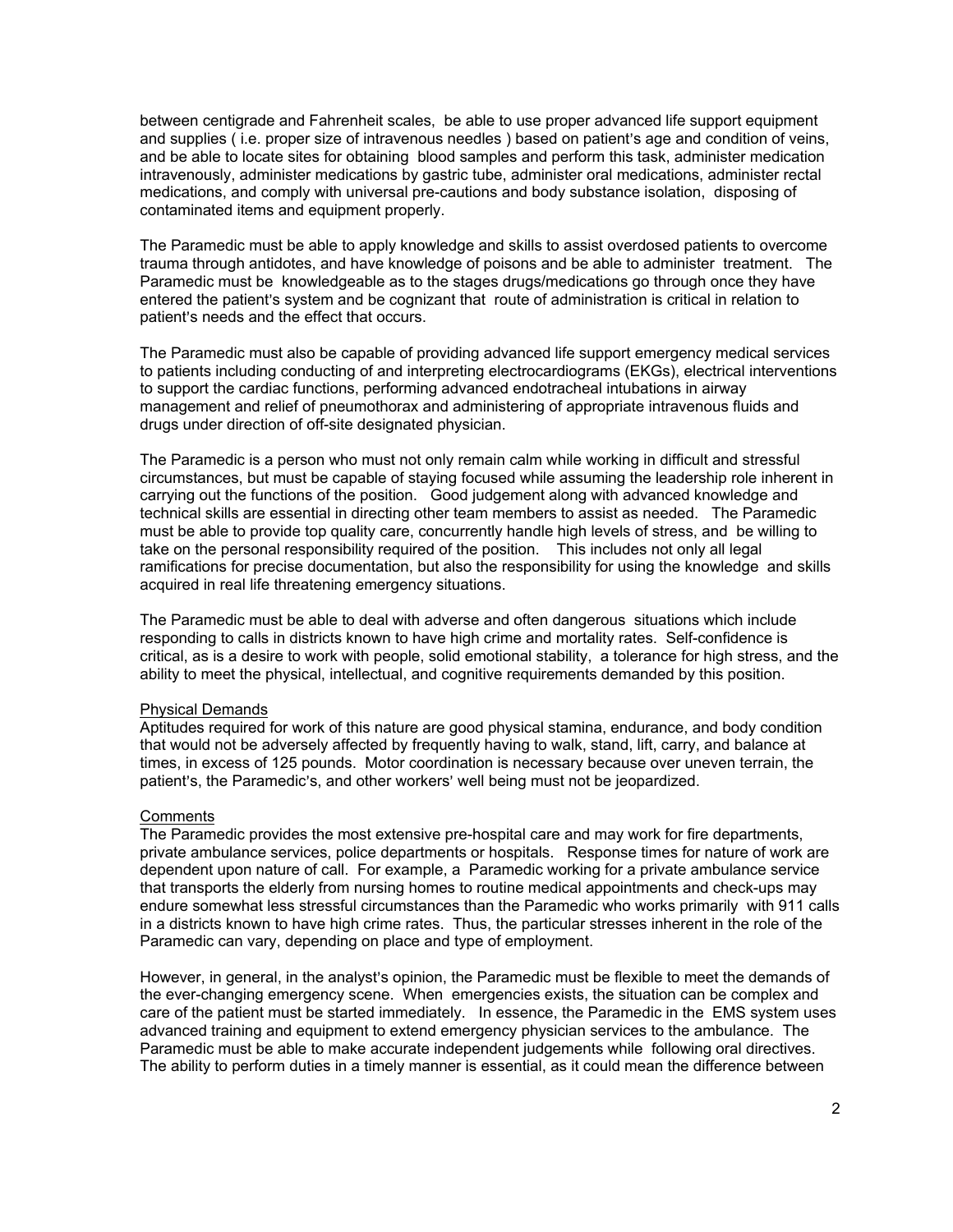life and death for the patient.

Use of the telephone or radio dispatch for coordination of prompt emergency services is required, as is a pager, depending on place of employment. Accurately discerning street names through map reading, and correctly distinguishing house numbers or business addresses are essential to task completion in the most expedient manner. Concisely and accurately describing orally to dispatcher and other concerned staff, one's impression of patient's condition, is critical as the Paramedic works in emergency conditions where there may not be time for deliberation. The Paramedic must also be able to accurately report orally and in writing, all relevant patient data. At times, reporting may require a detailed narrative on extenuating circumstances or conditions that go beyond what is required on a prescribed form. In some instances, the Paramedic must enter data on computer from a laptop in ambulance. Verbal skills and reasoning skills are used extensively.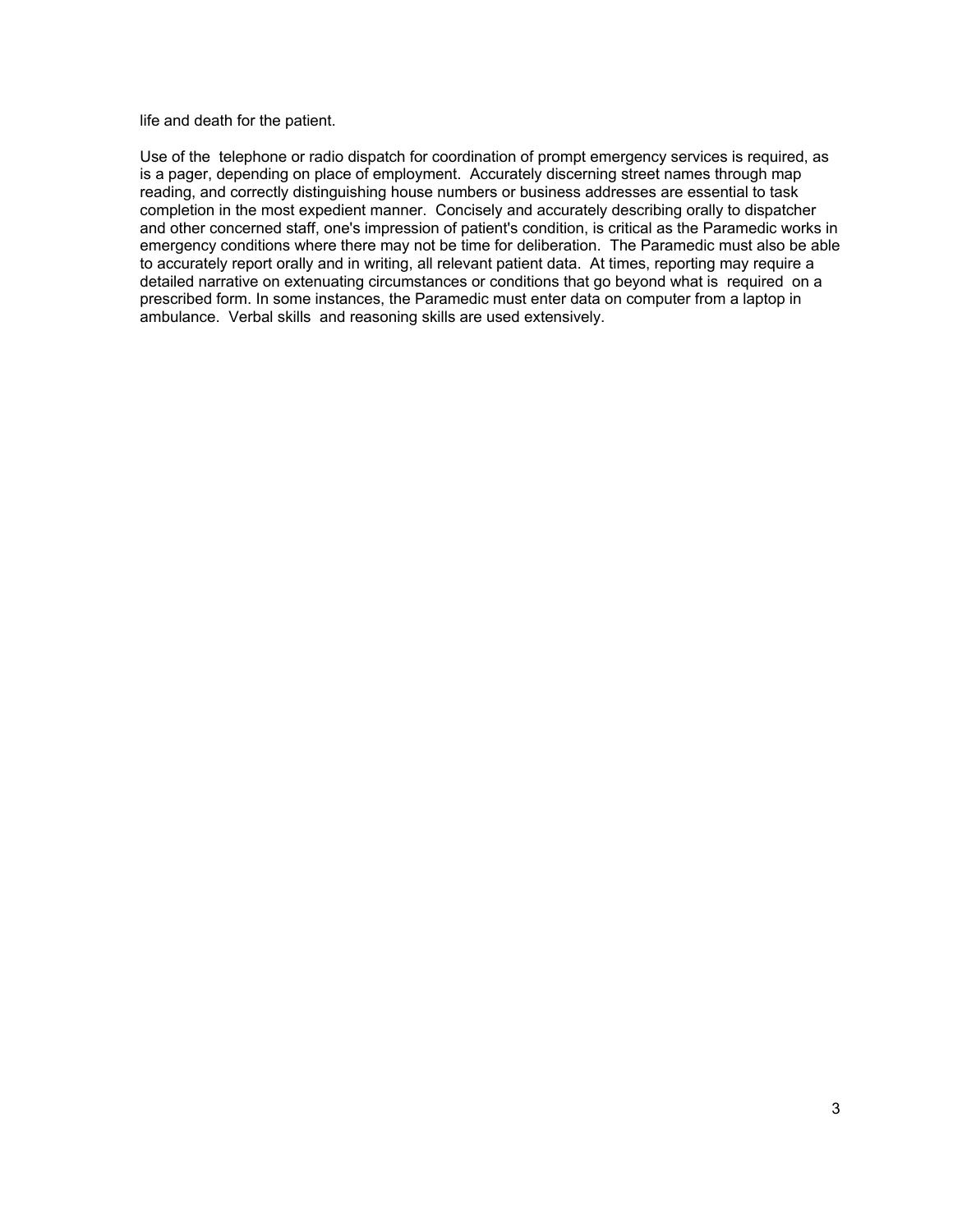## **Job Analysis Schedule**

- 1. Establish Job Title: Emergency Medical Technician-Paramedic
- 2. D. O. T. Title, Industry Designation and Code 079.374.010
- 3. WTA Group: Occupations in medicine and health,
- 4. SIC Code
- 5. SOC Code 3690 Emergency medical technicians
- 6. GOE 10.03.02 (medical services)
- 7. Job Summary: In emergency situations, administers all facets of basic and advanced life support medical services to injured and sick persons in pre-hospital settings as directed by physician.
- 8. Work Performed Estimates:

| Worker<br>Functions | Data | People | Things |
|---------------------|------|--------|--------|
| 3. Compiling        |      |        |        |
| Serving             |      |        |        |
| Manipulating        |      |        |        |

Work Field: 294 Health, Caring, and Medical M.P.S.M.S. 920 (Materials, Products, Subject Matter, and Services) Medical and other health services.

#### 9. Worker Traits Ratings:

**General Education Development** (GED) encompasses three broad areas which are rated independently in relation to the occupation being assessed: **Reasoning Development, Mathematical Development, and Language Development**. General Educational Development (GED) embraces those aspects of education (both formal and informal) which contribute to the worker's reasoning development, the ability to follow instructions, and to the acquisition of "tool" knowledge such as language and mathematical skills. This is education of a general nature which does not have a recognized, fairly specific occupational objective. Ordinarily, such education is obtained in elementary school, high school, or college. However, it may be obtained from experience and self study. Description of rating on the GED Scale: Level 1= lowest level; Level 6 = highest level.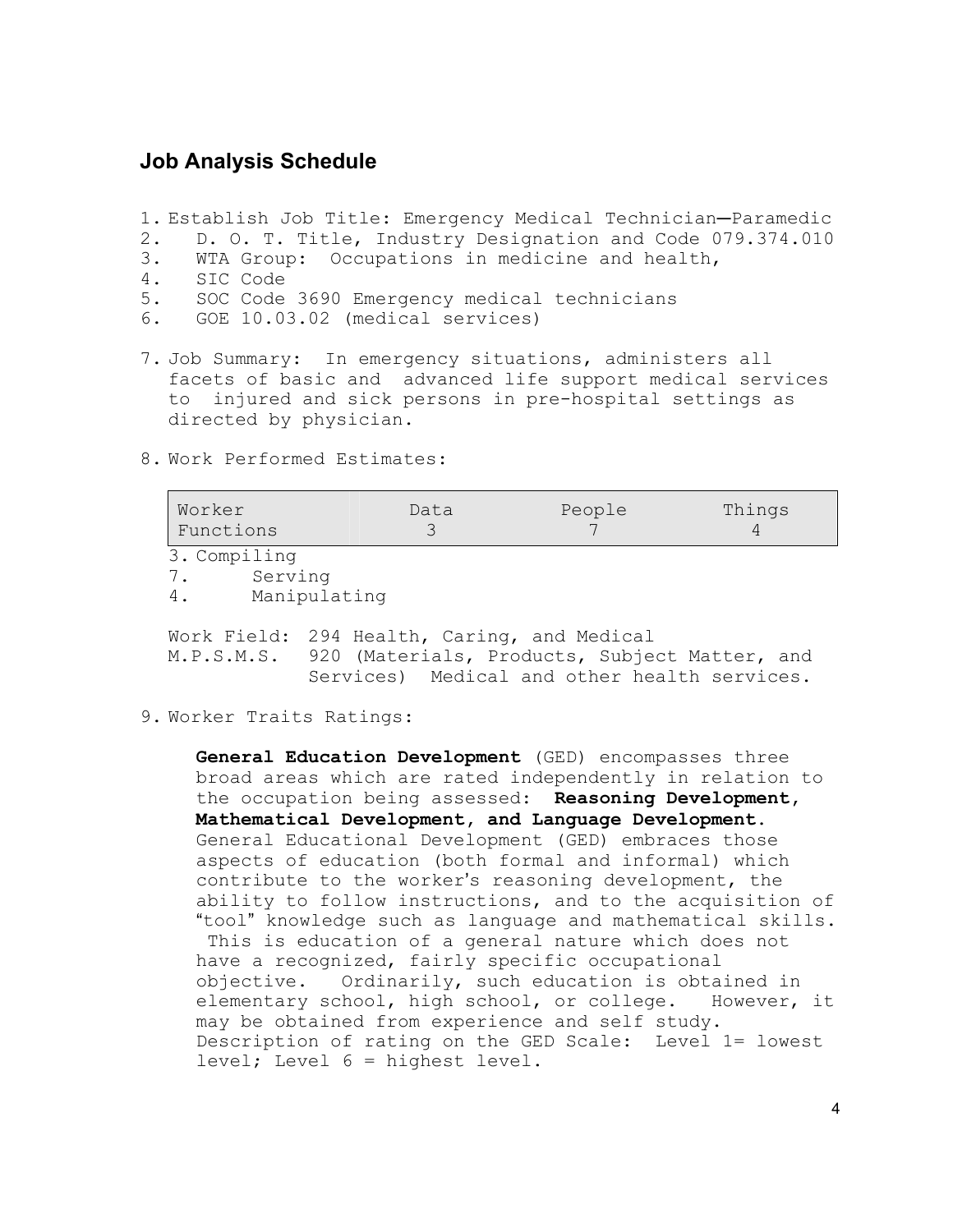| LOW |        |        |                           |  |
|-----|--------|--------|---------------------------|--|
|     | $\sim$ | Math 4 | Reasoning 5<br>Language 5 |  |

#### Bolded and underlined areas define the analyst's rating

**for the Paramedic.** (Other numbers are shown for informational purposes only). A detailed explanation follows:

#### **Reasoning development (R) Level 5**

Two relevant examples from text are provided for assignment to Level 5 for the Paramedic: Example from text: Level R-5:5

Prepares and conducts in service training for company personnel. Evaluates training needs in order to develop educational materials for improving performance standards. Performs research relating to course preparation and presentation. Compiles data for use in writing manuals, handbooks, and other training aids. Develops teaching outlines and lesson plans, determines content and duration of courses, and selects appropriate instructional procedures based on analyses of training requirements of company personnel.

Example from text: Level R 5:6

Renders general nursing care to patients in hospital, infirmary, sanitarium, or similar institution. Administers prescribed medications and treatments in accordance with approved techniques. Prepares equipment and aids physician during treatments or examination of patients. Observes, records, and reports to supervisor or physician patient conditions, reactions to drugs, treatments, and significant incidents.

## **Examples of job duties of the Paramedic that align**  themselves with the above examples related to "Reasoning" **include:**

Visually inspects and assesses or "sizes up" the scene upon arrival to determine if scene is safe, determines the mechanism of illness or injury, the

5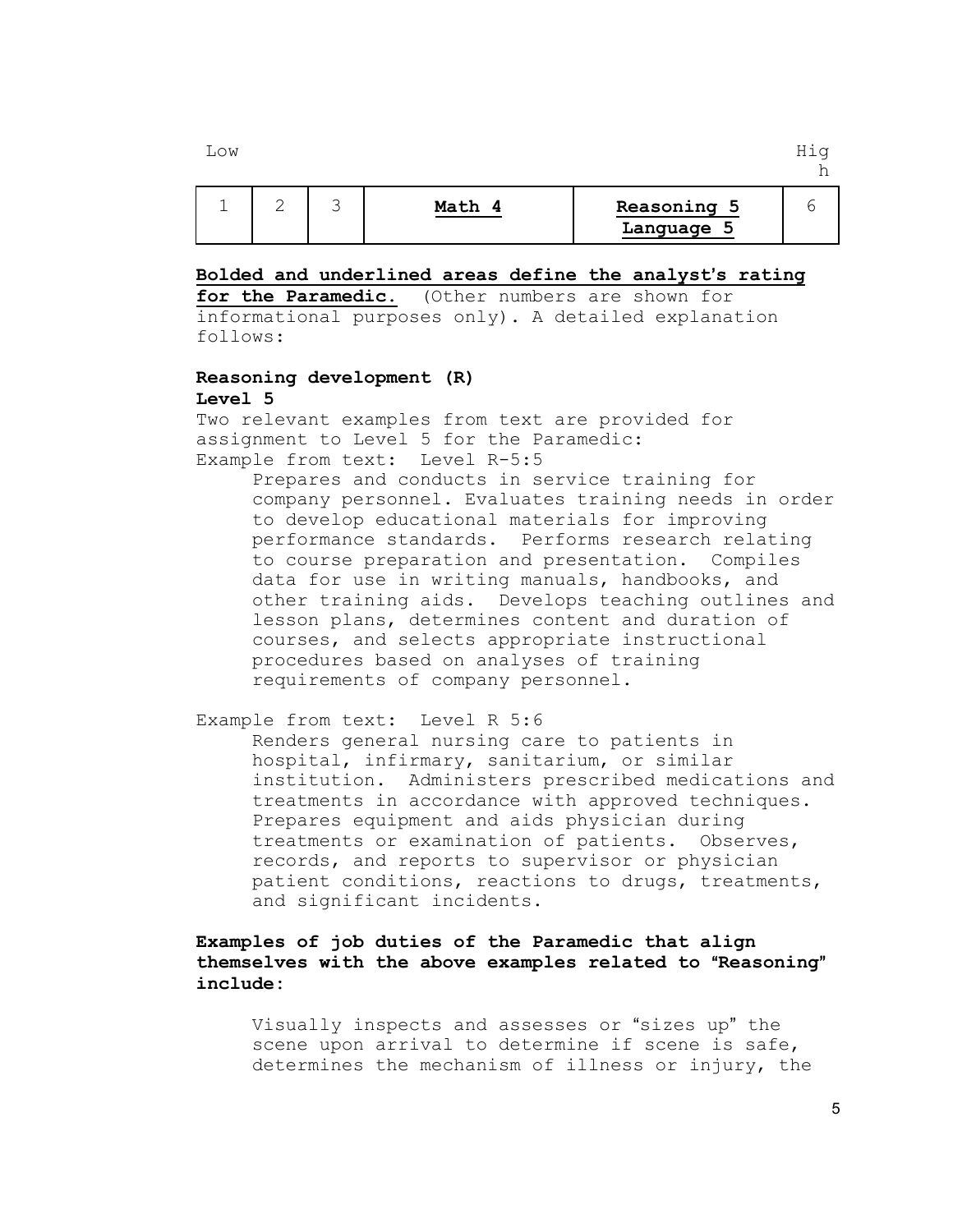total number of patients involved, and remains calm and confident while demonstrating leadership and responsibility. Reports verbally to the responding EMS unit or communications center as to the nature and extent of injuries and the number of patients. Recognizes hazards. Conducts triage, sorting out and classifying priorities for most immediate need for treatment Uses excellent judgement to identify priorities based on the most critical needs for patient survival. Directs Basic EMT to assist.

Determines nature and extent of illness or injury in patient, takes pulse, blood pressure, and temperature, visually observes patient, recognizes the mechanisms of injury and takes comprehensive medical history of patient, including patient's current usage of prescribed and non-prescribed medications/drugs.

Accepts primary responsibility for all aspects of advanced life support given to the patient, including use of advanced life support equipment and administration of medication that includes narcotics; responsible for thorough written documentation of all activity related to patient care and medication dispensation. Uses good judgement to draw conclusions with often, limited information; verbally communicates effectively to provide quality treatment to diverse age and cultural groups. Provides family support, manages the difficult patient, conducts fundamental mental status assessment, retrains patient, and intervenes pharmacologically.

Uses advanced life support equipment and administers medication through the patient's most appropriate body route, including intravenous. Provides pre-hospital emergency care of simple and multiple system trauma such as controlling hemorrhage, bandaging wounds, manually stabilizing painful, swollen joints and injured extremities, and immobilizing spine. Uses automatic defibrillator apparatus in application of electric shock to heart, manages amputation, uses anti-shock garment, conducts peripheral venous access, intra-osseous infusion, manual defibrillation, interprets EKGs, manually stabilizes neck and body of child and adult, immobilizes extremities, straightens selected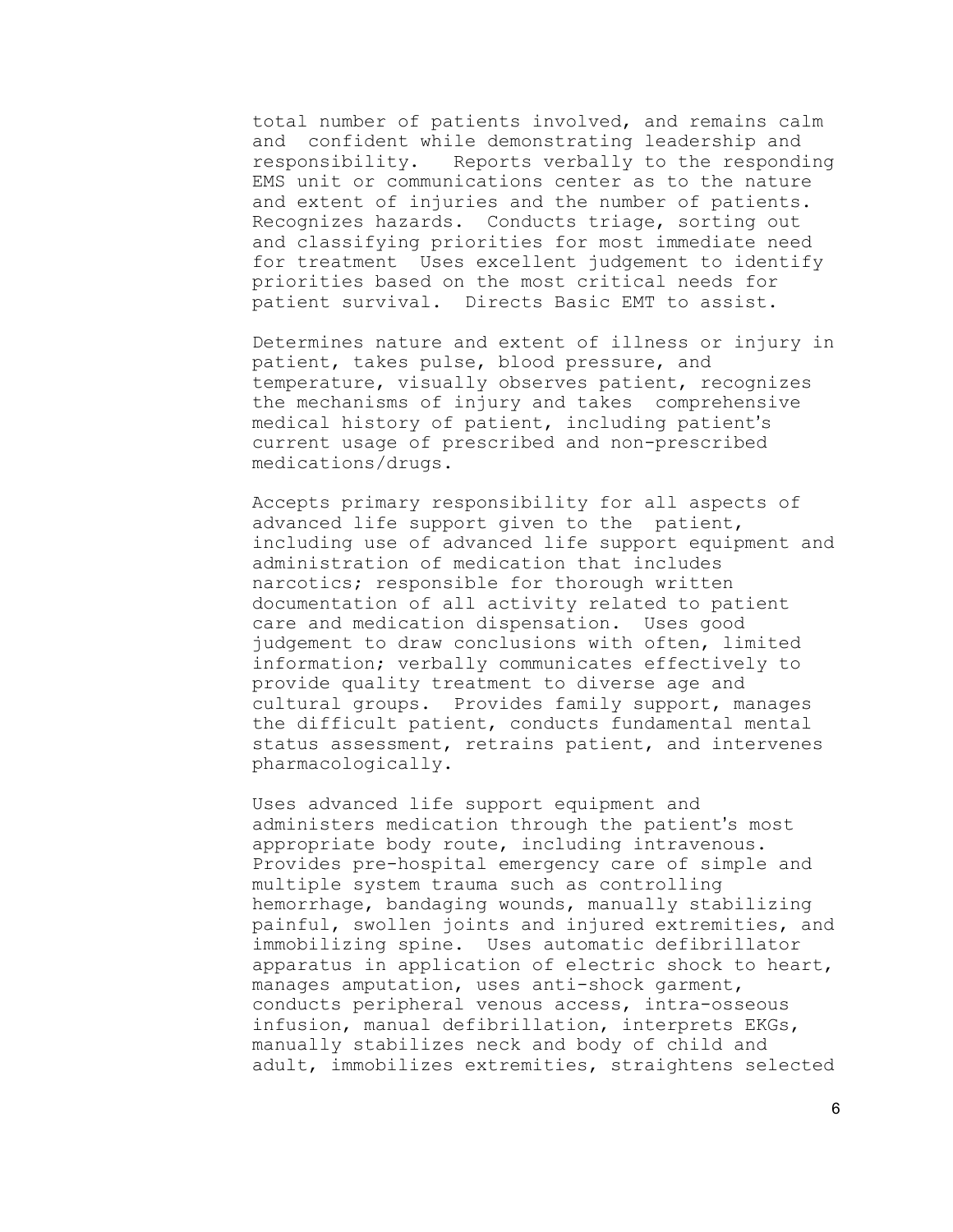fractures, and reduces selected dislocations. Delivers newborn. Complies with practices and policies, established protocols within organization of employment according to state regulations. Maintains confidentiality, responsible for the safe and therapeutic administration of drugs including narcotics, must be able to apply this knowledge in a practical through a thorough knowledge and understanding of the general properties of all types of drugs including analgesics, anesthetics, antianxiety drugs, sedatives and hypnotics, anticonvulsants, central nervous stimulants, psychotherapeutics which include antidepressants, and other anti-psychotics, anticholerginics, cholergenics, muscle relaxants anti-dysrythmics, anti-hypertensives, anticoagulants, diuretics, bronchodilators, opthalmics, pituitary drugs, gastro-intestinal drugs, hormones, antibiotics, antifungals, antiinflammatories, serums, vaccines, anti-parasitics, and others.

The Paramedic is personally responsible legally, ethically, morally for each drug administered, using correct precautions and techniques, observing and documenting the effects of the drugs administered, keeping one's own pharmacological knowledge base current as to changes and trends in administration and use, keeping abreast of all contraindications to administration of specific drugs to patients based on their constitutional make-up, and using drug reference literature.

Note: In the analyst's opinion, while many aspects of Level 4 "Reasoning" are pertinent to the Paramedic role such as "using rational systems to solve practical problems where limited standardization exists", and "cares for patients and children in private homes, hospitals, sanitariums, and similar institutions, takes and records temperature, pulse and respiration rate, sterilizes equipment and supplies using germicides, sterilizer or autoclave", this definition is somewhat limiting. There are also many abstract variables with which the Paramedic must contend on a regular basis. Strong reasoning ability is required to deal with the complexity and variety of the situations in which the Paramedic works. This includes not only the aspects of providing quality advanced emergency medical care requiring the use of logic and reason to define problems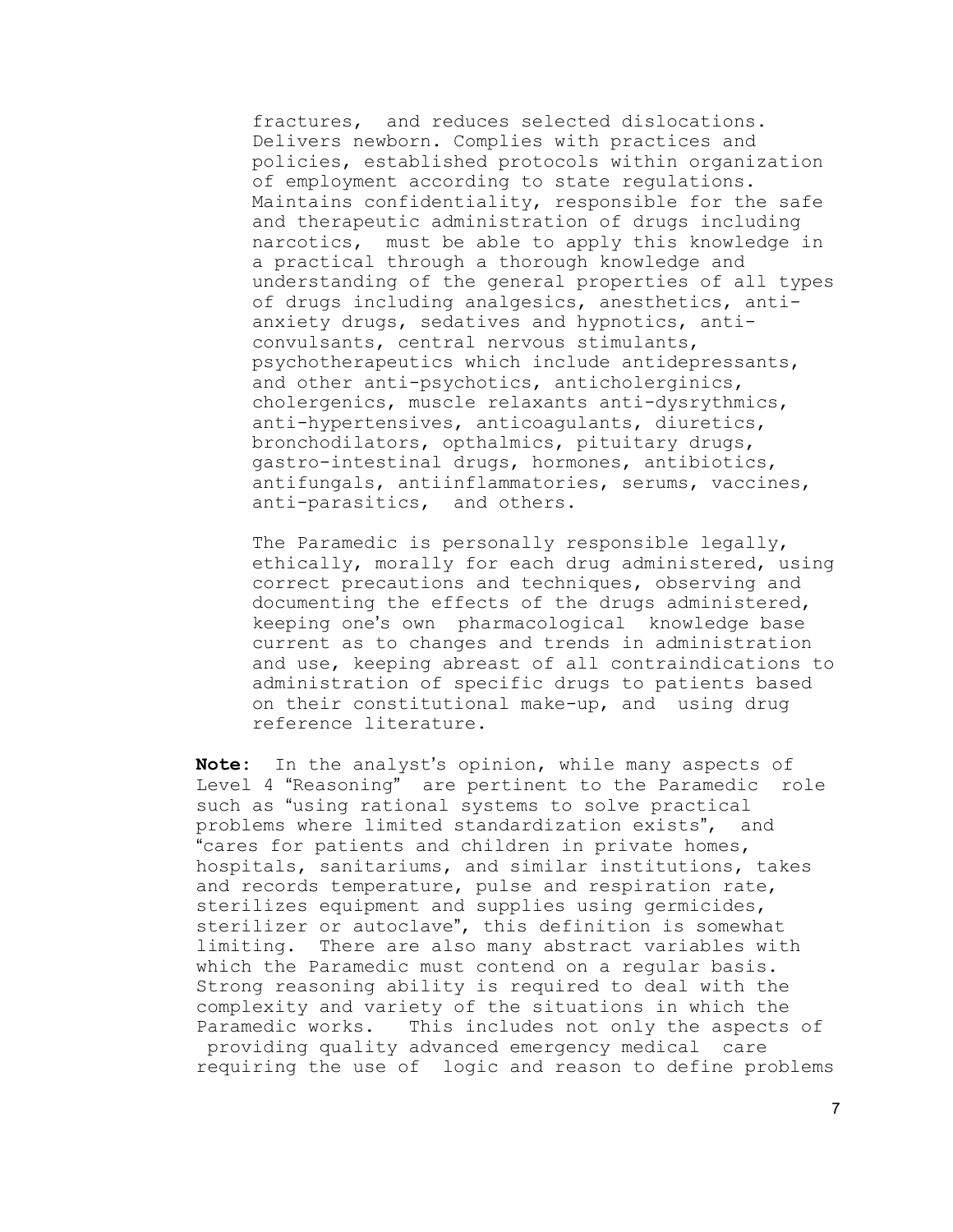and arrive at solutions on a practical basis, but also contributing to the Paramedic profession by using reasoning to define and analyze problems and arrive at solutions to enhance the field through teaching, and contributing to research through written media/journals. Thus, the reasoning level for the Paramedic is more like a level 5 than a level 4.

#### **Mathematical development (M) Level 4**

Example from text: Shop math: Practical application of fractions, percentages, ratio and proportion, and measurement.

## **Examples of the above level (math) in relation to work performed by the Paramedic include:**

Calculating correctly the amount of medication to be given in relation to patient's weight, age, and other factors that warrant adjustment of volume. Measuring and re-measuring drip rates of medications/controlled substances administered intravenously. Sending back to inventory area, any unused portions. Completing log sheets that detail the numbers and totals of services provided and amounts of medications used.

Note: The Paramedic is legally accountable and responsible for maintaining Class I Medications (narcotics) and must keep accurate count and inventory of such items.

#### **Language development (L) Level 5**

Reading-Read literature, book and play reviews, scientific and technical journals, abstracts, financial reports and legal documents.

**Examples of job duties that align themselves with the above examples in relation to the reading level assigned include that:** 

The Paramedic must be able to accurately read a Drug Reference Manual to determine not only the name of the drug on a label, but to recognize that a generic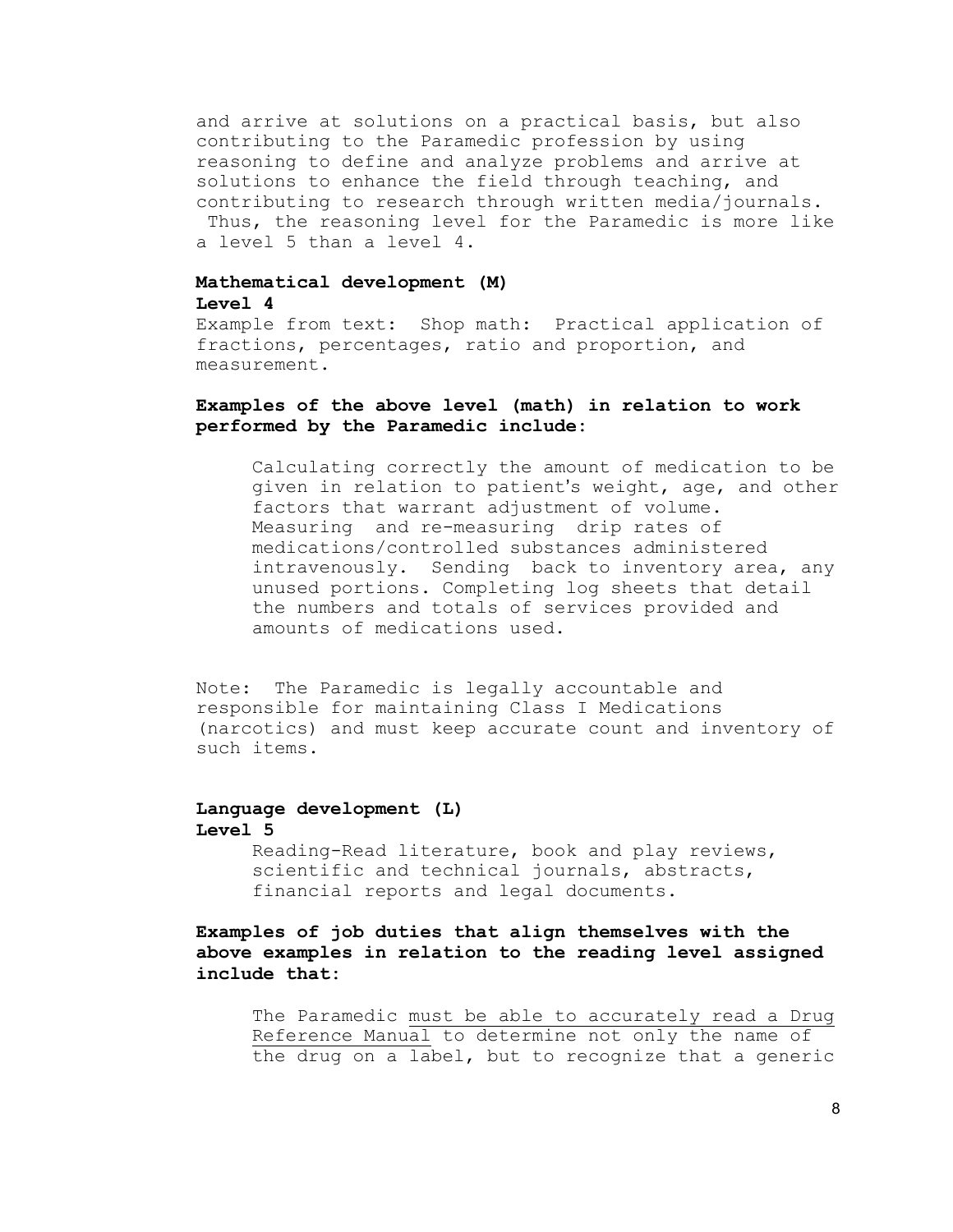name and a brand name may not always appear on a prescription label, thus the need for cross/referencing through written reference materials. The Paramedic needs to know what type of drug(s) the patient is taking, how long ago it was taken, how long the effects are expected to remain in the body based on the patient's constitutional make-up, what condition for which it was prescribed, general information, cautions and warnings, possible side effects, possible adverse side effects, drug and food interactions, the usual dosage an duration of dosage for adult and child, antidotes for overdoses, and other special information.

The Paramedic also takes a comprehensive medical history of patient, including patient's current usage of prescribed and non-prescribed medications/drugs. At times, the patient does not know when or if he/she took a certain medication. Often, many individuals are taking multiple medications simultaneously and it will be up to the Paramedic to read from the medication bottles or containers the exact names of the medications and the dosages. It is absolutely essential that the Paramedic read correctly and expediently. For example, the drug "Milontin" must not be construed as "Melatonin". Milontin, a drug used for control of petit mal seizures may be associated with severe reduction in white blood cell platelet counts and when used alone for both grand mal and petit mal seizures may increase the number of grand mal seizures and necessitate more medicine to control the seizures. It can also cause a person's urine to turn pink or brown. Although the discoloration is harmless, it could cause alarm in the patient. In addition, sudden stoppage of this medication may bring on more seizures. While it is a good idea for patients using this drug to wear identification, they may or may not be. On the other hand, Melatonin, a currently popular over the counter remedy purported to improve sleep and general well being has none of the ramifications as Miltonin. The preceding is but one example. There are numerous examples of names of medications which if not read correctly, could mean the difference in the treatment administered, and ultimately, whether or not the patient lives or dies.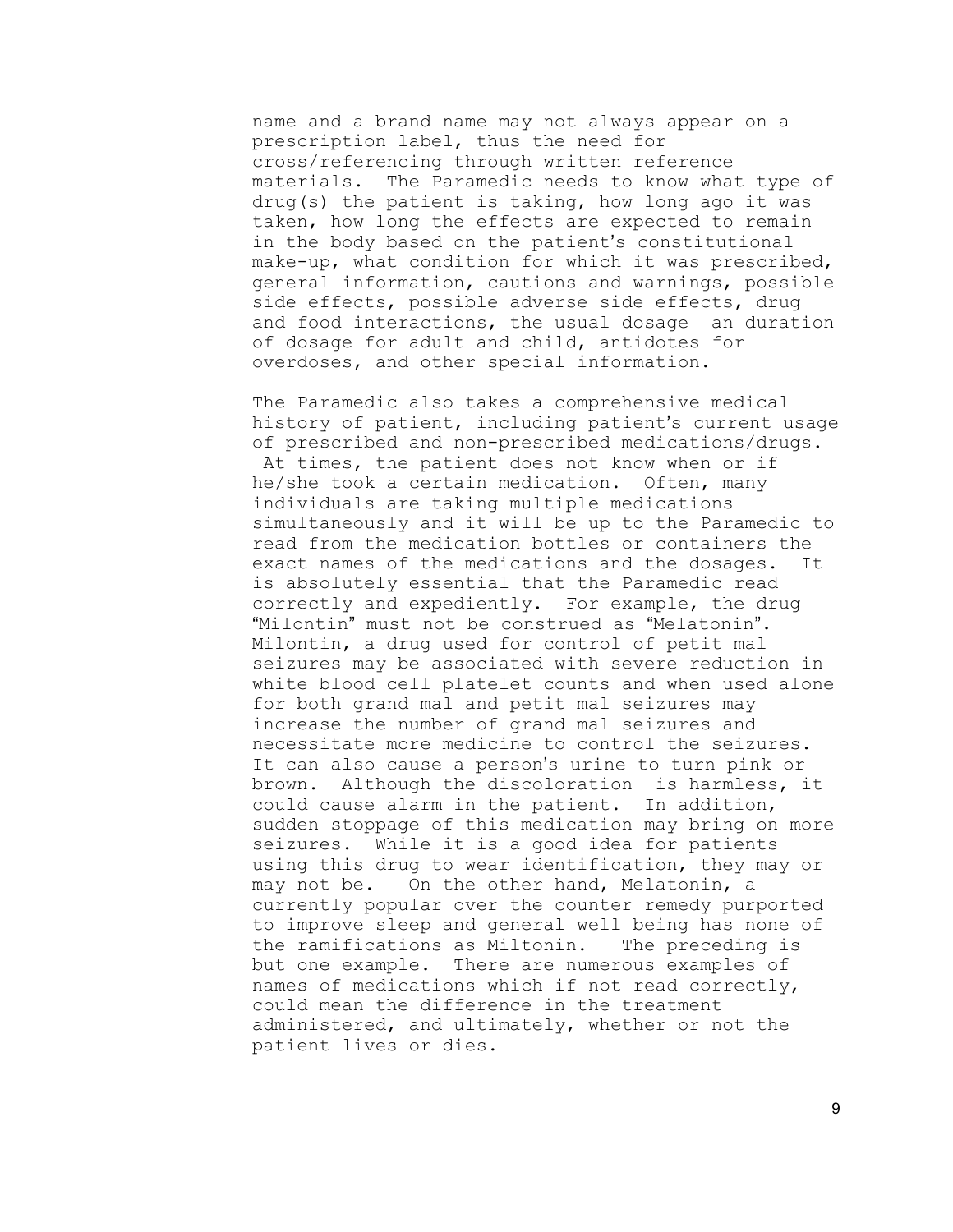The Paramedic must also be able to read and interpret EKGs. In addition, as a basic part of emergency care, the Paramedic searches for medical clues/identification on a patient. These are generally in written form on a bracelet. In addition, the Paramedic gathers demographic patient information that must be recorded during the interview. At times, if the patient has poor vision and cannot see, hear or cannot read, and there is no family member to assist, the Paramedic may be asked to gather pertinent data through reading such documents as a driver's license, a health care provider form or human services agency card. The Paramedic must be able to accurately read a street map, both for name of street and number of building/residence location.

Detailed written reports are an essential part of the Paramedic's job and the Paramedic must be able to review the narrative he/she writes to verify for accuracy. Legally, the Paramedic is accountable for what is written.

It is ideal that the Paramedic read professional journals to keep current with his/her profession. However, it is mandatory that the Paramedic keep abreast of new equipment, techniques for using the equipment and new medications on the market. Information of this nature is generally transmitted through written literature and manuals. The Paramedic, in practice, will refer to algorithms and basic care protocols (which do vary), in much the same manner that a physician uses the Physicians' Desk Reference or a licensed professional therapist uses the Diagnostic & Statistical Manual IV. The Paramedic must successfully complete continuing education programs that involve accurate reading of course materials to update skills and competencies as required by employers, medical direction, and licensing or certifying agencies.

The Paramedic is personally responsible legally, ethically, and morally for each drug administered, reading the labels, using correct precautions and techniques, observing and documenting the effects of the drugs administered, keeping one's own pharmacological knowledge base current as to changes and trends in administration and use,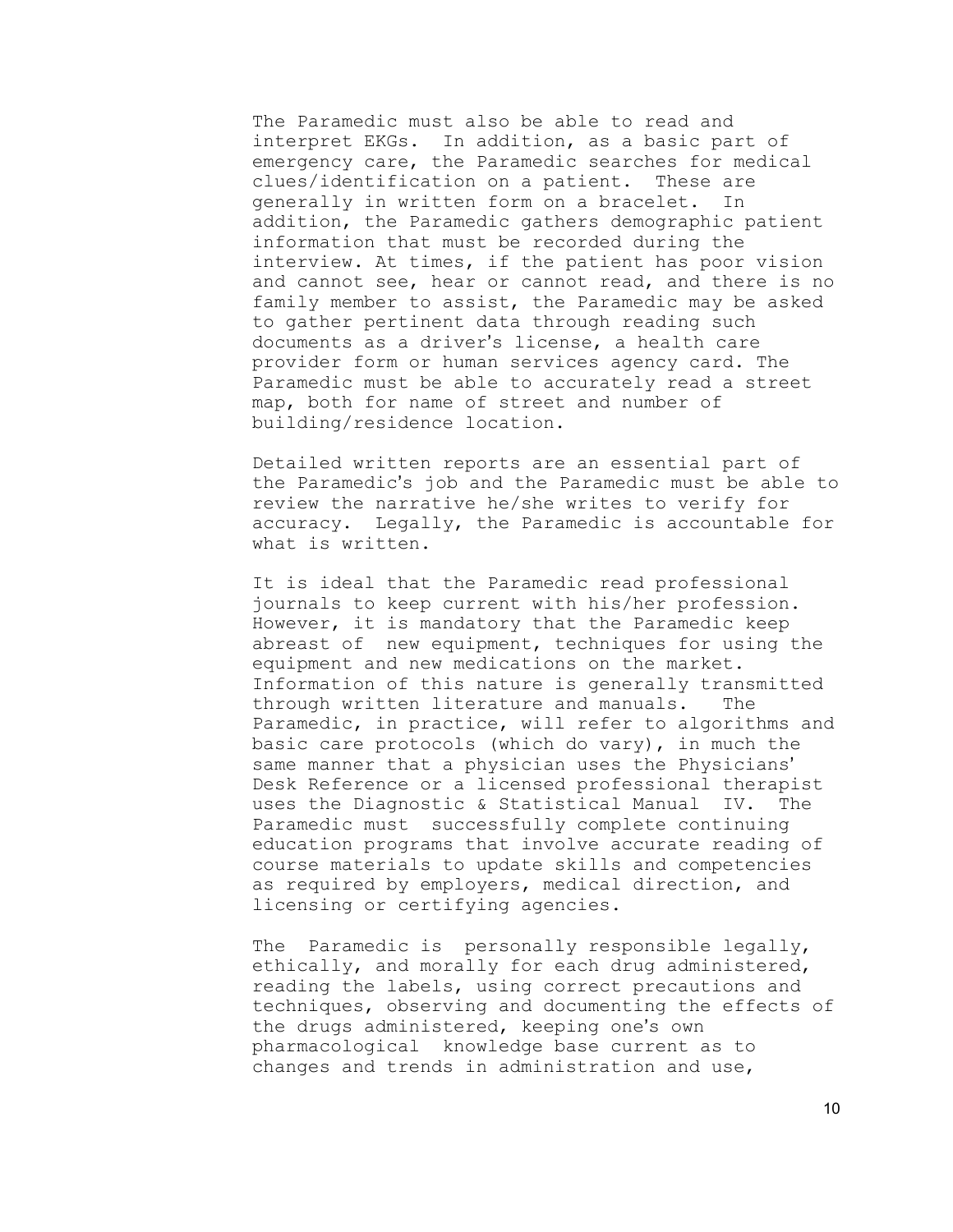keeping abreast of all contraindications to administration of specific drugs to patients based on their constitutional make-up, and using up to date drug reference literature.

**Writing -** Write novels, plays, editorials, journals, speeches, manuals, critiques, poetry, and songs.

Example from text: L5-4

Write service manuals and related technical publications concerned with installation, operation, and maintenance of electrical, electronic mechanical and other equipment. Interviews workers to acquire or verify technical knowledge of a subject. Rewrites articles, bulletins, manuals or similar publications.

## **Examples of the above (writing) in relation to work performed by the Paramedic:**

Writes detailed comprehensive narrative report on patient care given. Writes professional journal articles for Emergency Medical Technician literature. Writes and prepares lesson plans, manuals and curriculum for instructional purposes.

**Speaking** - Conversant in the theory, principles, and methods of effective and persuasive speaking, voice and diction, phonetics, and discussion and debate.

## **Examples of the above (speaking) in relation to work performed by the Paramedic:**

Answers verbally to telephone or radio emergency calls from dispatcher to provide advanced efficient and immediate emergency medical care to critically ill and injured persons.

Interviews patient and or significant others to gain comprehensive understanding of patient's condition for development of workable patient diagnosis. Adjusts/alters verbal communication with patient and family/significant others to reflect and ensure adequate and appropriate care and treatment with respect to the age of the patient, i.e. child,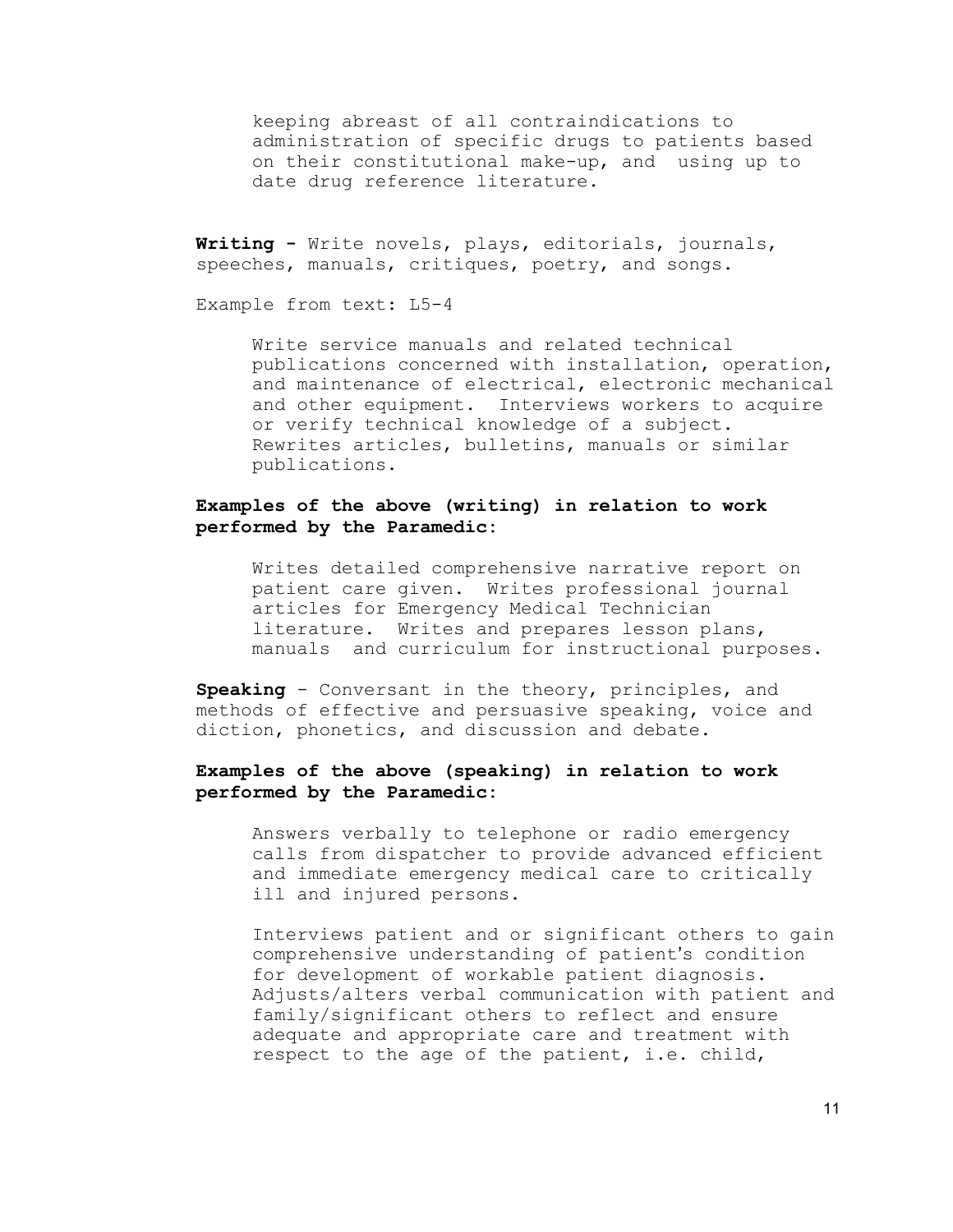adolescent, or geriatric, and cultural status. Provides family support through good communication and responding appropriately verbally, manages the difficult patient through use of voice and choice of words, conducts fundamental mental status assessment by asking pertinent questions, restrains patient often using persuasive verbal techniques to which patient can relate. Teaches curriculum to other EMTs, communicates with other EMS providers, physicians, hospital staff, police departments, fire departments, and relays findings verbally.

**Note:** With respect to Language Development, there are components of both "Level 4" and "Level 5" in the role of the Paramedic, such as Level 4's " reading novels, poems, newspapers, periodicals, journals, manuals, dictionaries, thesauruses, and encyclopedias; writing and preparing business letters, expositions, summaries and reports, using prescribed format and conforming to all rules of punctuation, grammar, diction and style; and speaking by participating in panel discussions, dramas and debates, and speaking extemporaneously on a variety of subjects". However, there are more Level 5 components as are shown above, than there are Level  $4$ , thus it is deemed to be at Level 5.

- 10. FORMAL EDUCATION: High school diploma/GED with advanced training and certification
- 11. SPECIAL VOCATIONAL PREPARATION (SVP) (Time requirement of an additional 900-1200 classroom hours beyond the 110 hours acquired at the Basic EMT level SVP is defined as the amount of lapsed time required by a typical worker to learn the techniques, acquire the information, and develop the facility needed for average performance in a specific job worker situation. Level 6 is the approximate time ascribed for completion of preparation for a Paramedic (other numbers are listed for informational purposes only).

|  |  | $SVP$ 1 2 3 4 5 6 7 8 9 |  |  |
|--|--|-------------------------|--|--|
|  |  |                         |  |  |

Explanation of scale:

**Time<sup>1</sup>**

**Level**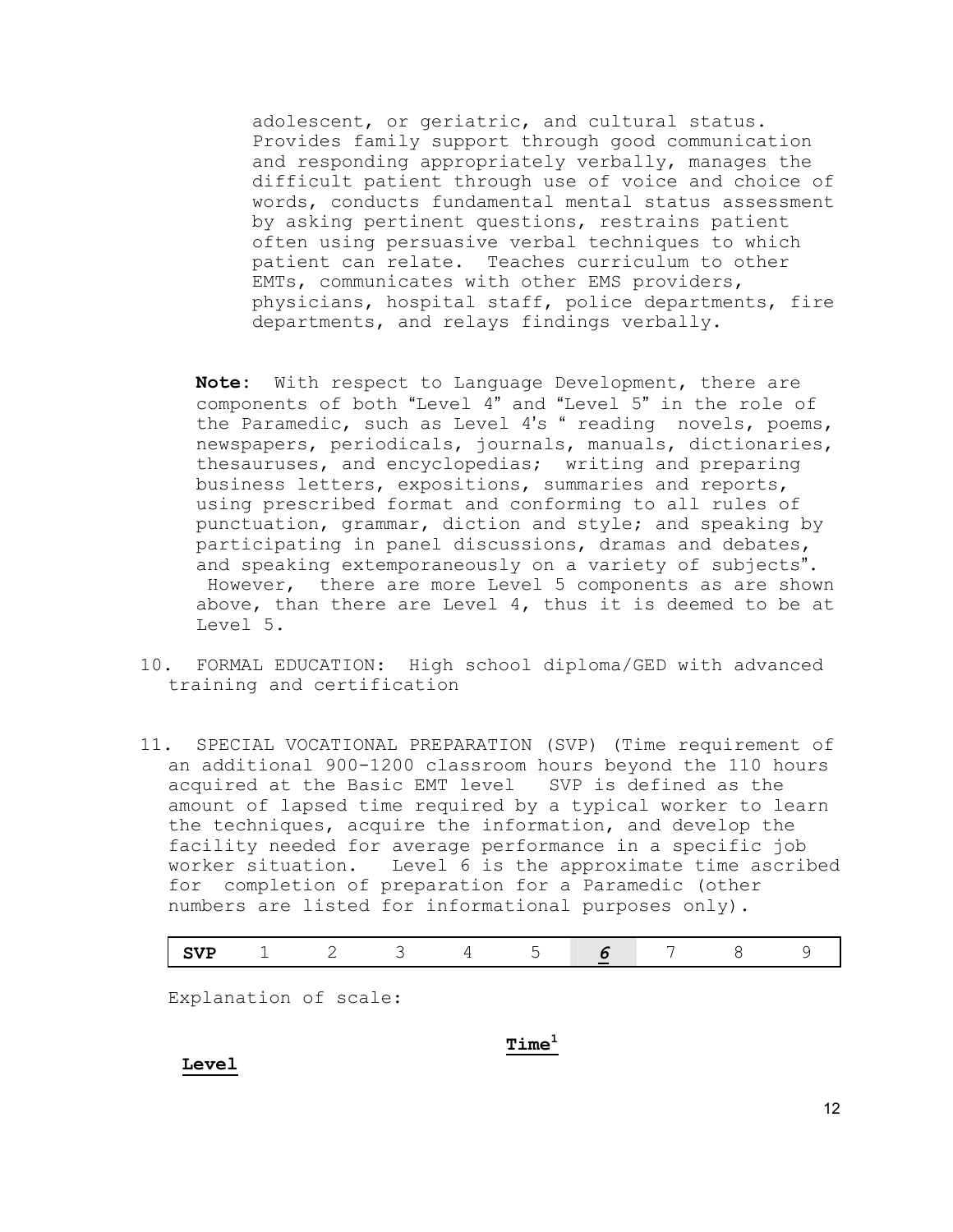- 1 Short demonstration only
- 2 Anything beyond short demonstration up to and including one month
- 3 Over one month up to and including three months
- 4 Over three months up to and including six months
- 5 Over six months up to and including one year
- 6 Over one year up to and including two years
- 7 Over two years up to and including four years
- 8 Over four years up to and including ten years
- 9 Over ten years

**NOTE:** The levels of this scale are mutually exclusive and do not overlap

1 Time that applies to General Educational Development is not considered in estimating SVP

#### **APTITUDES**

Aptitudes, a component of Worker Characteristics, are the capacities or specific abilities which an individual must have in order to learn a given work activity. There are 11 Aptitudes used for job analysis. Aptitude estimates are useful as analytic and descriptive tools and can be expressed in terms of the following levels or categories which reflect the amounts of the aptitudes possessed by the segments of the working population.

These ratings are explained by the number preceding the rating.

- 1. The top 10 % of the population. This segment of the population possesses an extremely high degree of the aptitude.
- 2. The highest third exclusive of the top 10% of the population. This segment of the population possesses an above average or high degree of the aptitude.
- 3. The middle third of the population. This segment of the population possesses a medium degree of the aptitude, ranging from slightly below to slightly above average.
- 4. The lowest third exclusive of the bottom 10 % of the population. This segment of the population possesses a below average degree of the aptitude.
- 5. The lowest 10% of the population. This segment of the population possesses a negligible degree of the aptitude.

Level 1 indicates a higher degree of particular aptitude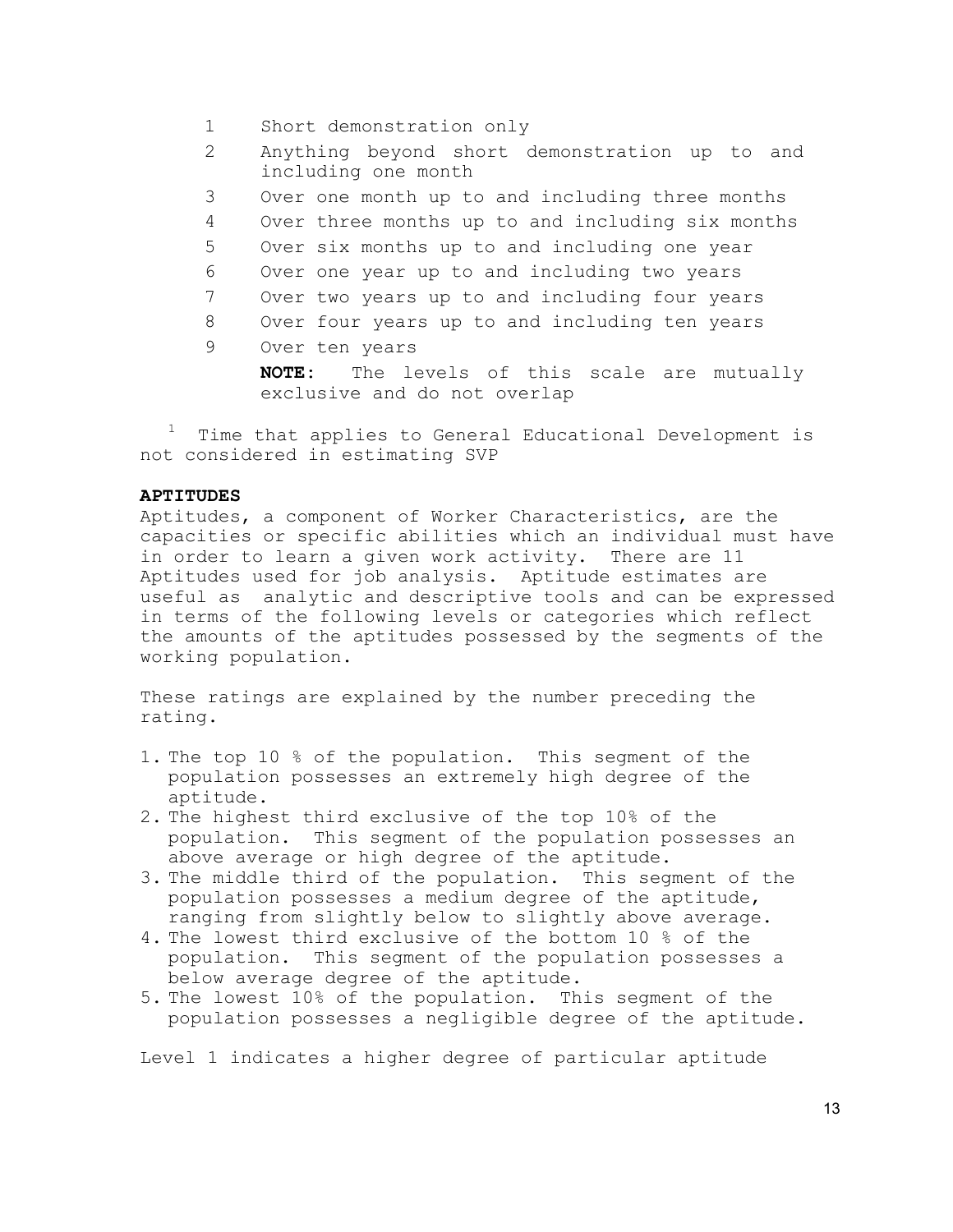whereas Level 5 indicates a lower degree of an aptitude pertinent to a job. If an aptitude is rated as a Level 5, it means that for the job under study, the amount of aptitude required is negligible or not required at all. The ratings for aptitudes for the Paramedic are as follows and are explained below in further detail: **C1 G 2 P 2 K 2 M 2 E** 

| 1. Highest 10 % of the population has this aptitude | C= Color Discrimination                                                                                                              |
|-----------------------------------------------------|--------------------------------------------------------------------------------------------------------------------------------------|
| 2. Highest middle third                             | G= General Learning Ability<br>P= Form Perception<br>K= Motor Coordination<br>M= Manual Dexterity<br>E= Eye, Hand, Foot Coordination |
| 3. Middle middle third                              | $V = Verbal$<br>N= Numerical<br>S= Spatial<br>$Q =$ Clerical                                                                         |
| 4. Lower middle third                               | N/A                                                                                                                                  |
| 5. Lowest 10 % of the population has this aptitude  | N/A                                                                                                                                  |

**2 V 3 N 3 S 3 Q 3** 

The following is an explanation of each of the above aptitude ratings.

#### **G - Intelligence (General Learning Ability)**

Level 2 Represents a high degree of aptitude or ability. This ranks the Paramedic in the highest third of the population, excluding the top 10 percent.

**Note:** Level 2 and Level 3 overlap, thus a rating judgement must be made. Level 3 represents the middle third of the population and includes aptitudes that run slightly above and slightly below average. It is the analyst's opinion that intelligence/general learning aptitude is at least average to slightly above average for the Paramedic position. While with Level 3, intelligence is required to learn and apply principles of anatomy, physiology, microbiology, nutrition, psychology, and patient care used in nursing; to make independent judgements in absence of doctor and to determine methods and treatments to use when caring for patients with injuries or illnesses, Level 2, which is higher, is more appropriate based on the following related, but not specific example:

Example from text G: 2

Compounds and dispenses medications, following prescriptions: understands the composition and effects of drugs and is able to test them for strength and purity. Checks prescriptions to determine whether dosages are reasonable and the drugs chemically and physiologically compatible. Must be able to compound ingredients to form powders, pills, ointments and solutions. Must make sterile solutions, buy medical supplies, and advise medical staff on the selection and effects of drugs.

Another related example from text is G2-5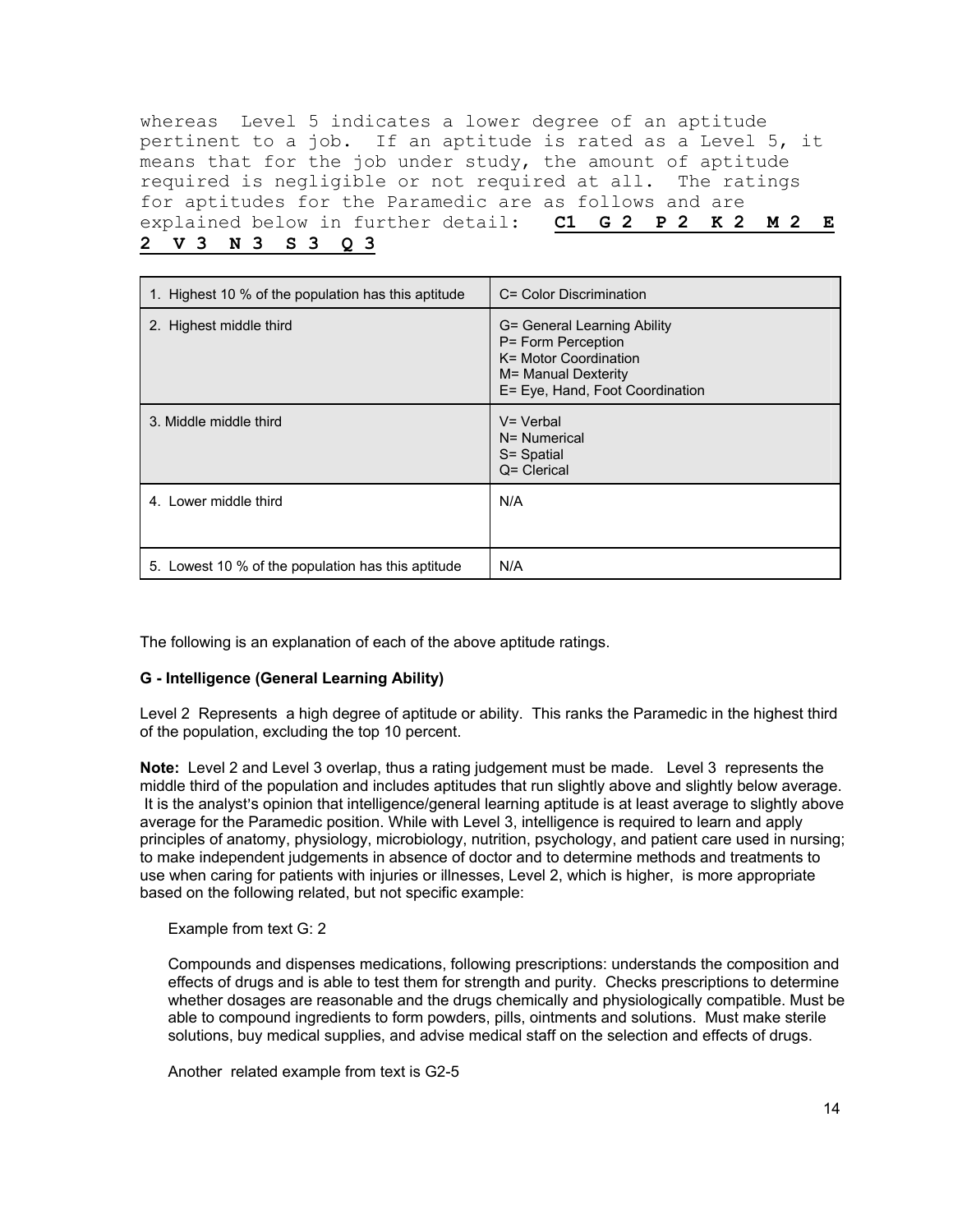Intelligence is required to learn the basic principles relating to biochemistry, microbiology, parasitology, blood cells, body cells, viruses, serum and vaccines and the preparation and examination of tissues.

Note: Overall, general intelligence (learning ability) must be of the level required for the Paramedic to acquire the skills and knowledge necessary in applying principles of advanced patient life support in emergency medical situations through extensive knowledge of pharmacological principles. Thus intelligence is more like a Level 2 than a Level 3.

#### **V - Verbal Aptitude**

Level 2 Fairly high degree of aptitude required.

No text illustrations in medical area.

Closely related skills appear comparable to text example, V2-3: Studies origin, relationship, development, anatomy, and other basic principles of plant and animal life, usually specializing in research centering around a particular plant, animal or aspect of biology: Verbal aptitude is required to read and comprehend information concerning biological sciences and to express orally or in writing findings from investigations in various fields such as agriculture, animal or plant life, genetics, pharmacology and microbiology.

On the job:

The most relevant applications of the above are speaking, writing, and communicating with physicians, nurses, and other EMS systems, and the findings pertinent to patients in emergency medical situations.

#### **N - Numerical Aptitude (Perform arithmetic operations quickly and accurately)**

Level 3 Average degree of aptitude required. No illustrations in medical area.

Somewhat related is text Example N2-3 whereby numerical aptitude is required to compute size of individual portions needed to obtain required nutritional values for regular or special diets, and to calculate total quantity of foodstuffs needed for specific period based on number to be fed, menus for period and individual quantities needed. Numerical aptitude is also required to break down total into number of units by standard sizes to prepare requisitions for vendors, and to maintain and analyze food cost records.

#### On the job:

Calculates in expedient manner, the amount of supplies/medications needed immediately, especially when occasions of multiple injuries occur. Calculates the amount of medication to be given in relation to patient's weight, age, and other factors that warrant adjustment of volume using oral, auto-injection, sublingual, inhalation, subcutaneous, intramuscular, intraosseous, transcutaneous, rectal, endotracheal, and central intravenous routes, as well as infusion pumps to administer medications. Administers in practical sense, the amount calculated. Tracks and logs all medications/narcotics administered.

#### **S - Spatial Aptitude (Comprehend forms in space and understand relationships to plane and solid objects)**

Level 3

Example from text: Level S - 3:1 Spatial aptitude is required to visualize anatomic positions and the relationship between the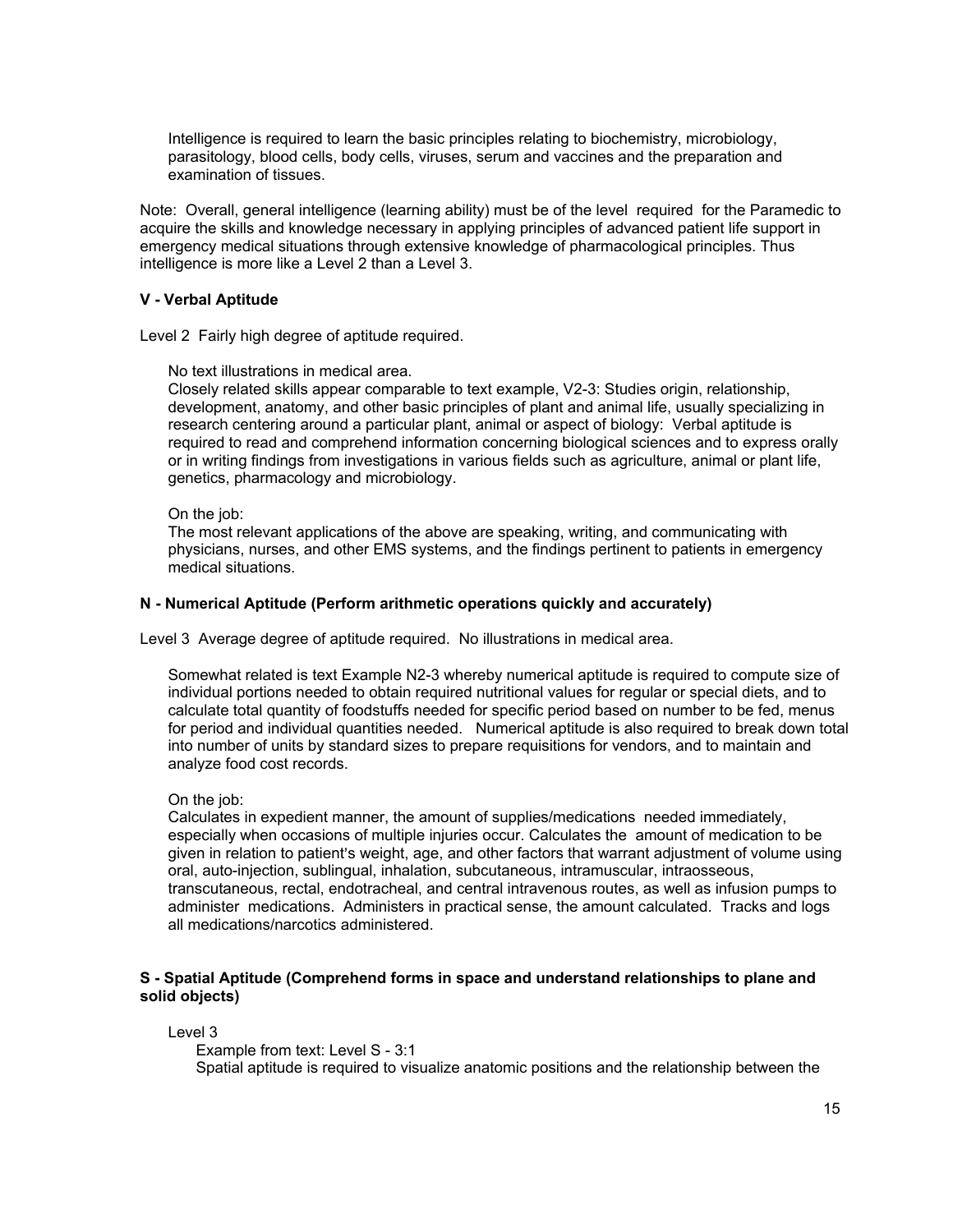point of application of forces and the area affected (as in traction); and to place treatment devices or administer manual treatment in relationship to the affected body part.

On the job :

Mobilizes spine, sets select fractures and dislocations. Sets up and administers intravenous medications and narcotics. Applies manual and advanced life support techniques to resuscitate patient. Carefully transports patient as to avoid further injury.

#### **P - Form Perception (Ability to make visual comparisons and discriminations and see slight differences in shapes and shadings of figures and widths and lengths of lines)**

Level 2 High degree of aptitude required

Example from text:

P - 2:6 Form perception is required to perceive pertinent details of size, shape, and form in skeletal structure, organs, tissue, and specimens of various animals.

On the job:

Conducts patient assessment through visually observing any changes in size of pupils, swelling, shrinking, or dislocations/protrusions of all body parts. Checks for most appropriate vein to administer medication.

#### **Q - Clerical Perception (Ability to perceive pertinent detail in verbal or tabular material-proof read)**

Level 3

Example from text: Q - 3:13

Assists in care of hospital patients under direction of nursing and medical staff. Clerical perception is required to read and report such data as temperatures, pulse rate and respiration rate, to report patient's food and fluid intake and output, and to read charts and instructions accurately. Generally completes documentation of relevant data on pre-printed form. Must be able to read form accurately and report patient information in appropriate allocated space. Occasionally, may be required to submit short narrative report.

On the job:

Takes and records vital signs, reads EKGs and compiles log of work performed. **K - Motor Coordination (Ability to make a movement response quickly and accurately and coordinate eye-hand)** 

Level 2 High degree of aptitude required

Example from text: K - 2:5 Renders general nursing care to patients in hospital, infirmary, sanitarium, or similar institution.

On the job:

Coordinates vision, finger and hand movements in taking vital signs, freeing airway including surgery, performing CPR, administering medication/narcotics through grasping of and inserting needle into skin, delivering newborn, setting up equipment, turning equipment off and on, balancing self when lifting /moving or stabilizing patients, and other.

#### **F - Finger Dexterity (Ability to move fingers and manipulate small objects rapidly and quickly)**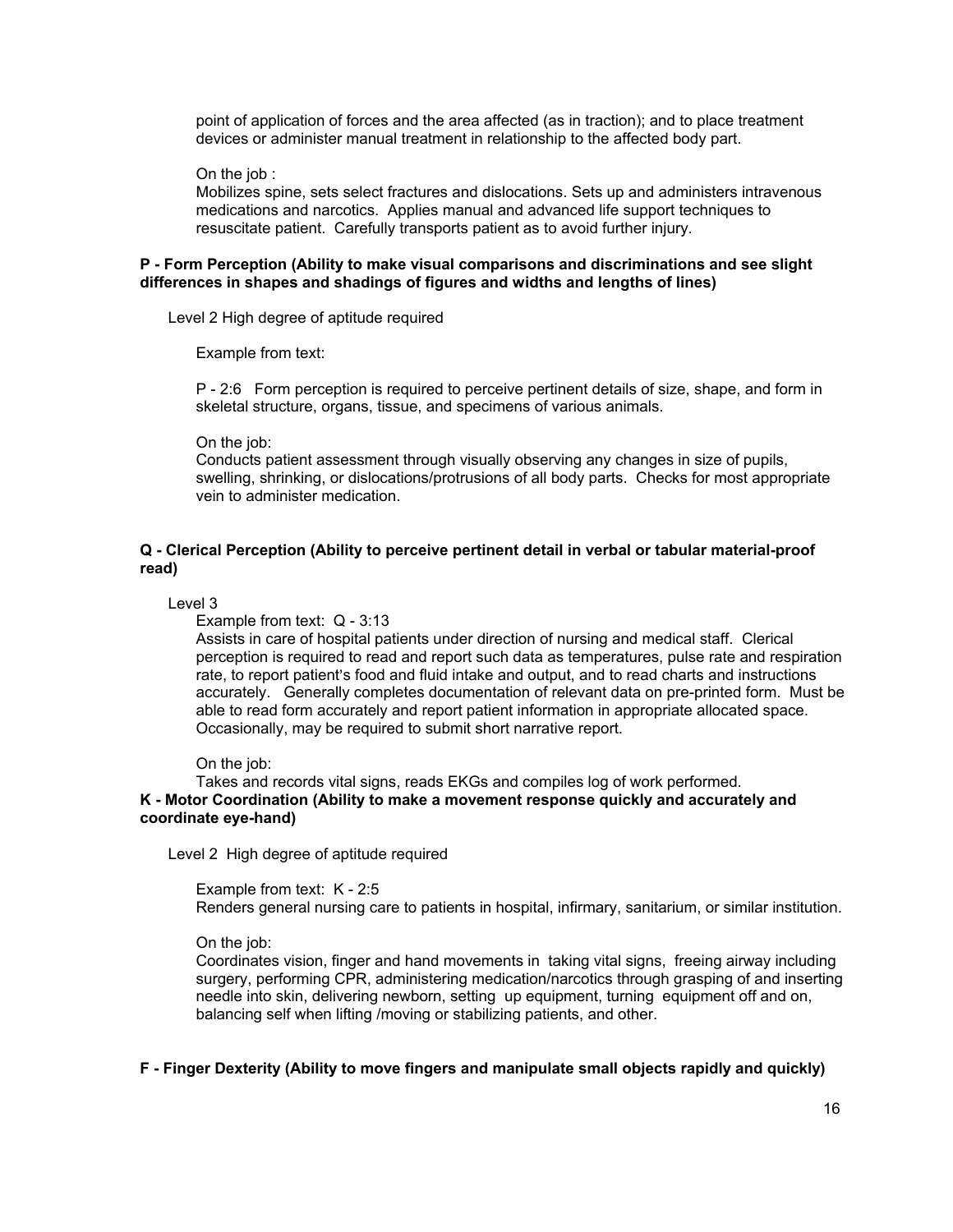Level 2 High degree of aptitude required

No illustrations in medical field.

On the job:

Recommended due to necessity of positioning needle for injection, opening and maintaining airway, ventilating patient, controlling hemorrhage, bandaging wounds, administer medications, manually stabilizing painful swollen and deformed extremities, and performing other basic and advanced life support functions.

#### **M - Manual Dexterity (Ability to move the hands easily and skillfully)**

Level 2 High degree of aptitude required

On the job:

No illustrations given. Recommended due to nature of work which involves moving the hands skillfully and quickly to perform essential functions of advanced/ skilled emergency patient care.

#### **E - Eye-Hand-Foot Coordination (Ability to coordinate these)**

Level 2 High degree of aptitude required

No text illustrations given.

On the job:

Recommended as job may require balancing on ladders, stairs, or walking on uneven terrain while assisting in carrying patients. In the interest of time and safety, may be required to move quickly.

#### **C - Color Discrimination (Ability to perceive difference in colors, shades, or harmonious combinations, or to match colors)**

Level 1 Highest degree of aptitude and ability required.

Example from text: C-1:4 Uses color discrimination and color memory in making diagnosis of patients' affliction or condition, by recognizing any deviations in color of diseased tissue from healthy tissue; evaluating color characteristics such as hue and saturation of affected body parts; and making determination as to extent or origin of condition.

#### **Temperament**

|  |  |  |  | F |  | - |  | $\overline{\phantom{a}}$ |  |  | M |
|--|--|--|--|---|--|---|--|--------------------------|--|--|---|
|--|--|--|--|---|--|---|--|--------------------------|--|--|---|

#### Explanation of terms:

**Terms bolded and underlined above** are those deemed most pertinent to temperament of the Paramedic when performing the job a Paramedic is expected to perform. Temperaments are the adaptability requirements made on the worker by specific types of jobs. Below is a list of various temperament factor definitions. The shaded areas are those deemed applicable to the role of the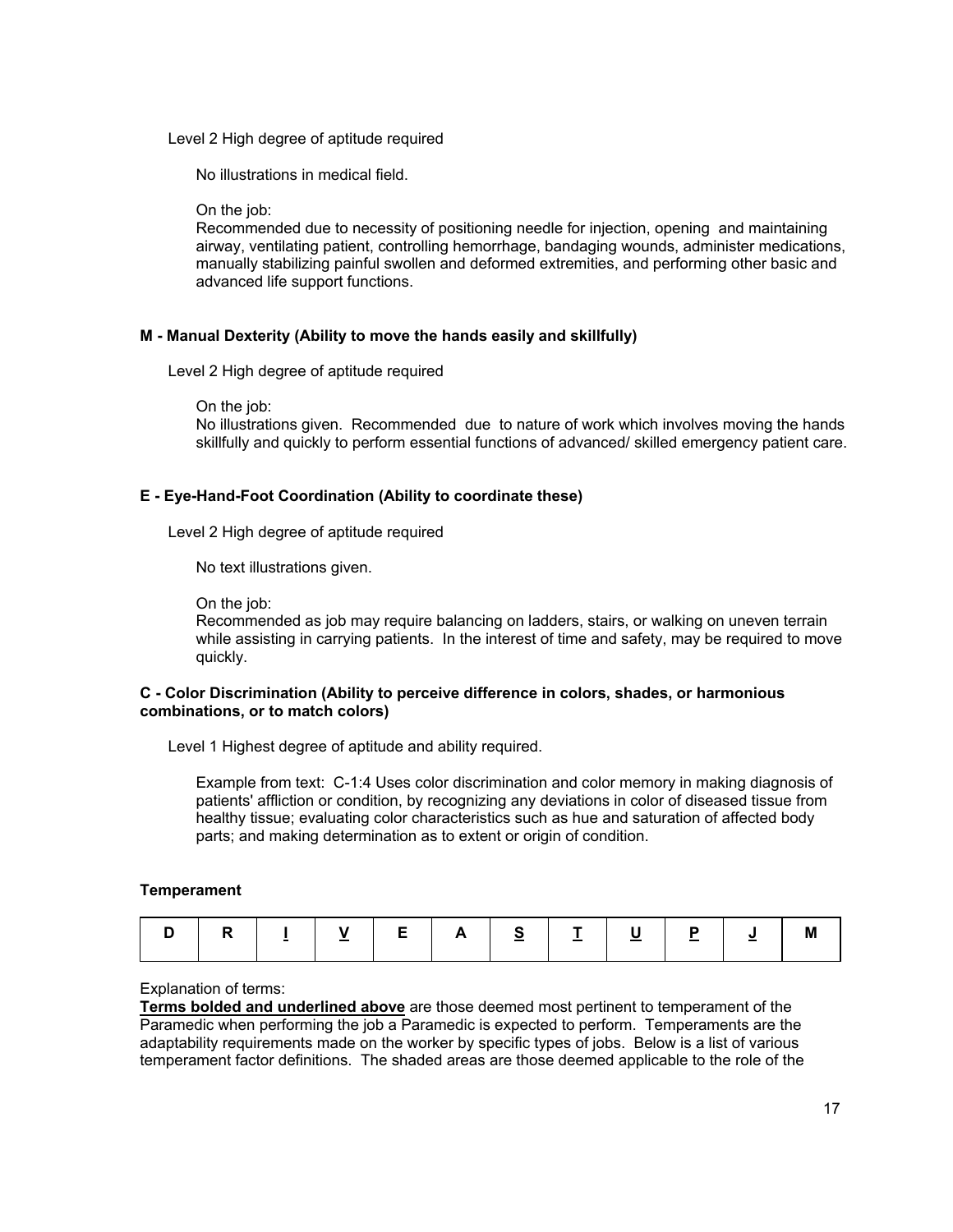Paramedic.

| D | <b>Directing, controlling, or planning the activities of others</b>                           |
|---|-----------------------------------------------------------------------------------------------|
| R | Performing repetitive or short cycle work                                                     |
|   | Influencing people in their opinions, attitudes or judgments                                  |
| V | Performing a variety of duties                                                                |
| Е | Expressing personal feelings                                                                  |
| A | Working alone or in part in physical isolation from others                                    |
| S | Performing effectively under stress                                                           |
| T | Attaining precise set limits, <b>tolerances</b> , and standards                               |
| U | Working <b>under</b> specific instructions                                                    |
| P | Dealing with <b>people</b>                                                                    |
| J | Adaptability to making <b>judgments</b> and decisions based on sensory or judgmental criteria |
| М | Adaptability to making judgements based on measurable or verifiable criteria                  |

#### **Interests**

| ັບເ<br>ິ<br>៴៲<br>÷а<br><b>UCI GOLO</b><br>ັັ<br>୴<br>™<br><u>r</u> u<br>⊷<br>$\overline{\phantom{a}}$<br>$\sim$<br>$\overline{\phantom{a}}$ |
|----------------------------------------------------------------------------------------------------------------------------------------------|
|----------------------------------------------------------------------------------------------------------------------------------------------|

The Paramedic is seen as having interests that relate to:

4a - A preference for working for the presumed good of the people.

2b - A preference for activities of a scientific and technical nature

#### **Physical Demands**

| Dh<br>'hysical<br>-<br>emands<br>້ | ◡ | - | M | . . | $\sim$ | = | w<br><b>Service</b> | - | - | - |
|------------------------------------|---|---|---|-----|--------|---|---------------------|---|---|---|
|------------------------------------|---|---|---|-----|--------|---|---------------------|---|---|---|

The Paramedic's job involves very heavy lifting (50 pounds frequently, no maximum) and involves climbing, balancing, stooping, kneeling, crouching, crawling, reaching, handling, fingering, feeling, talking, hearing, and seeing on a frequent basis. Shaded, underlined, bolded areas above are applicable to the job of the Paramedic.

Explanation of terms:

```
1. Strengths 
S = Sedentary (10 pounds maximum) 
L = Light work (10 pounds frequently, 20 pounds maximum)M = Medium work (25 pounds frequently, 50 pounds maximum)
H = Heavy work (50 pounds frequently, 100 pounds maximum)
V = Very heavy work (50 pounds frequently, no maximum)
```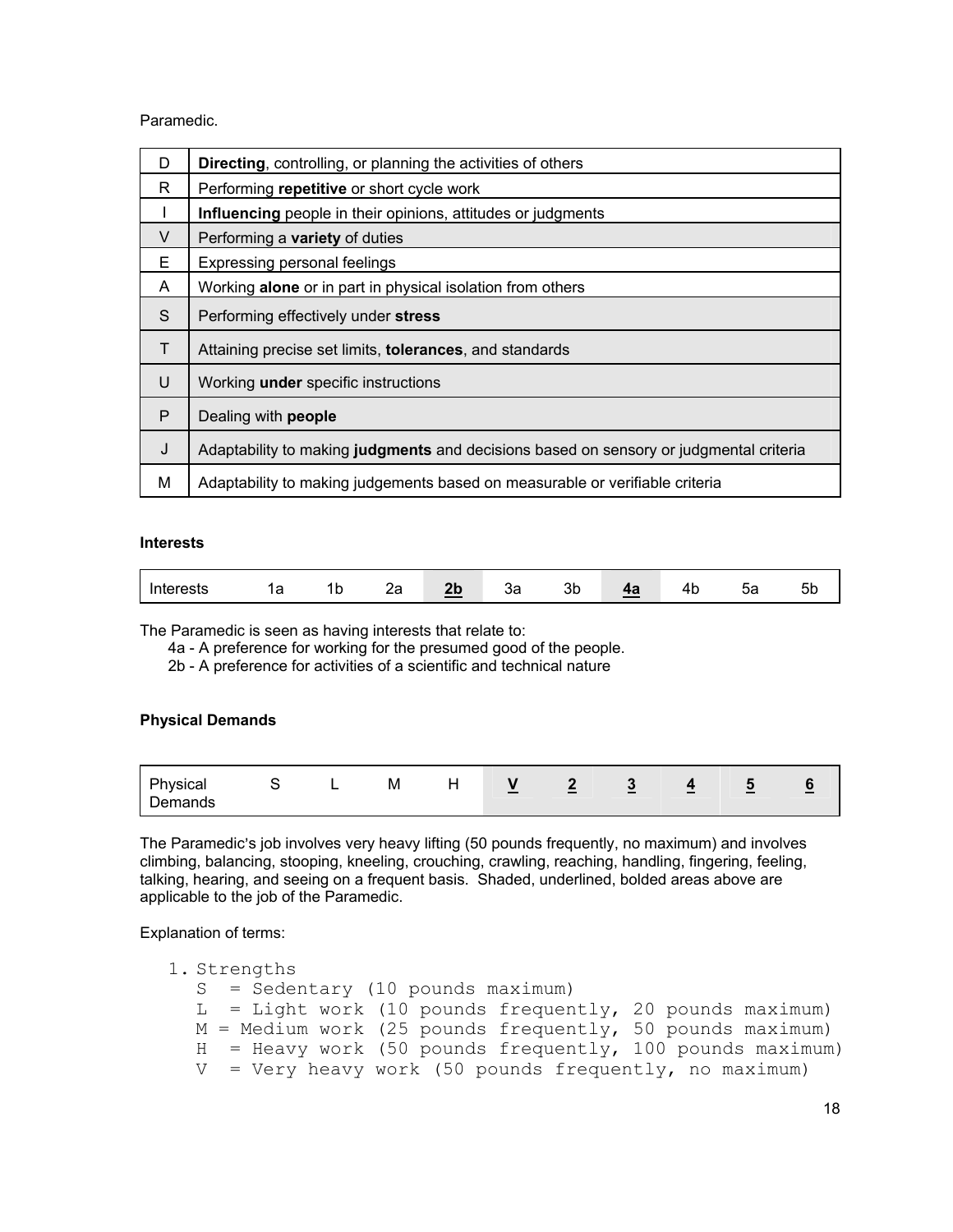| 2. Climbing and/or balancing                    |  |
|-------------------------------------------------|--|
| 3. Stooping, kneeling, crouching and crawling   |  |
| 4. Reaching, handling, fingering and/or feeling |  |
| 5. Talking and hearing<br>6. Seeing             |  |

## **Environmental Conditions**

Working Conditions and the Location Morking Conditions

| $\mathbf 1$         | Exposure to weather (outside<br>atmospheric conditions)                                                                                                                                  | Indoors,<br>Outdoors, Both |
|---------------------|------------------------------------------------------------------------------------------------------------------------------------------------------------------------------------------|----------------------------|
| 2                   | Extreme cold with or without<br>temperature changes (Exposure to non-<br>weather related cold temperatures)                                                                              | Indoors,<br>Outdoors, Both |
| 3                   | Extreme heat with or without<br>temperature changes (Exposure to non-<br>weather related hot temperatures)                                                                               | Indoors,<br>Outdoors, Both |
| $\overline{4}$      | Wet and humid (Contact with water or<br>other liquids or exposure to non-<br>weather related humid conditions)                                                                           | Indoors,<br>Outdoors, Both |
| 5                   | Noise intensity levels (Can range from<br>very quiet, quiet, moderate, loud to<br>very loud)                                                                                             | Indoors,<br>Outdoors, Both |
| 6                   | Vibration (Exposure to a shaking object<br>or surface)                                                                                                                                   | Indoors,<br>Outdoors, Both |
| 7                   | Atmospheric conditions (Exposure to<br>conditions such as fumes, noxious<br>odors, dusts, mists, gases, and poor<br>ventilation that affect the respiratory<br>system, eyes or the skin) | Indoors,<br>Outdoors, Both |
| 8                   | Proximity to moving mechanical parts<br>(Exposure to possible bodily injury<br>from moving mechanical parts of<br>equipment, tools, or machinery)                                        | Indoors,<br>Outdoors, Both |
| 9                   | Exposure to electrical shock (Exposure<br>to possible bodily injury from<br>electrical shock)                                                                                            | Indoors,<br>Outdoors, Both |
| 1<br>$\overline{O}$ | Working in high exposed places<br>(Exposure to possible bodily injury                                                                                                                    | Indoors,                   |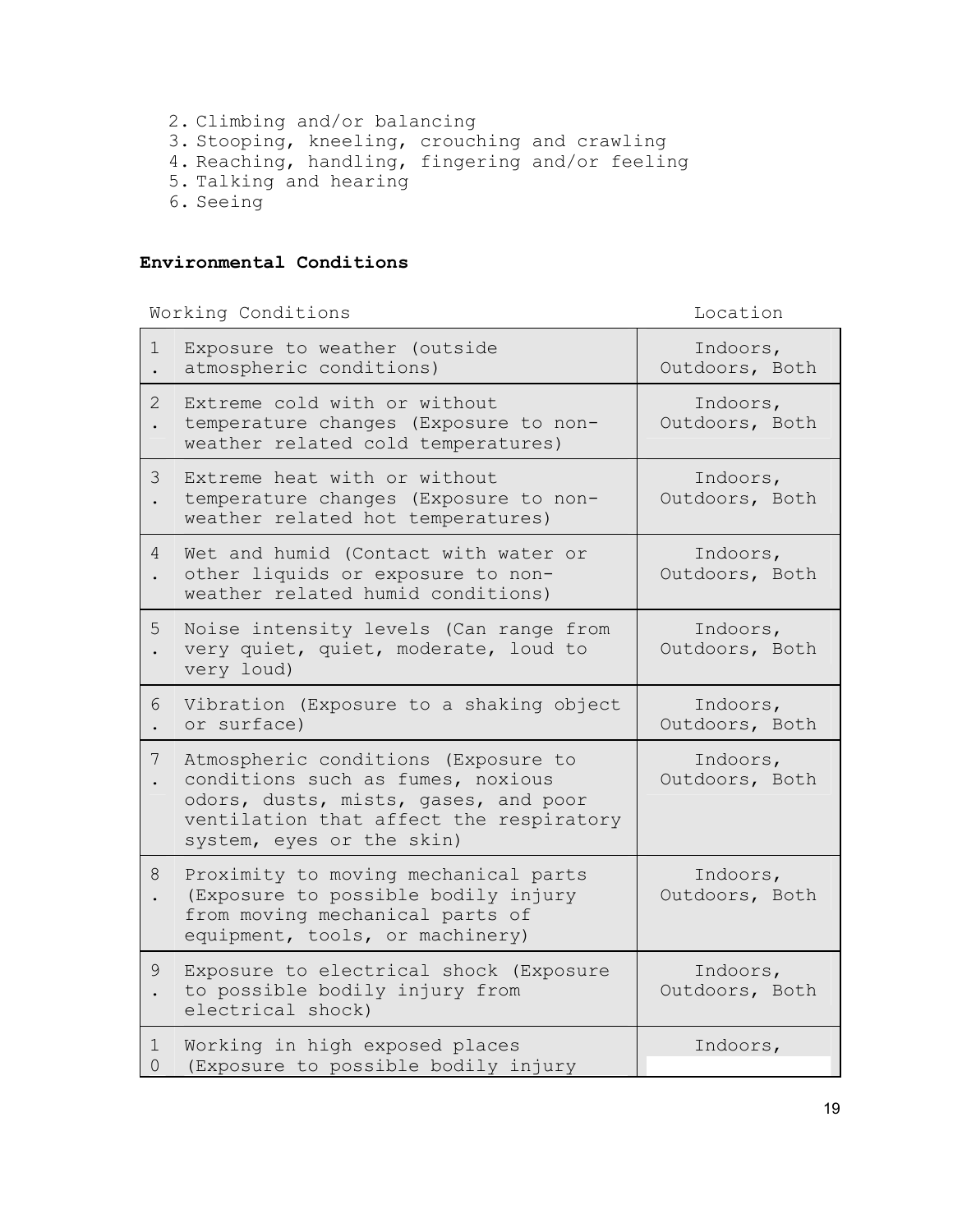| from falling)                                                                                                                  | Outdoors, Both             |
|--------------------------------------------------------------------------------------------------------------------------------|----------------------------|
| 1 Other environmental conditions: mines,<br>1 slopes, fumes, smoke, dust, high crime<br>neighborhoods, darkness, law violators | Indoors,<br>Outdoors, Both |

**Note:** In the analyst's opinion, the general environmental conditions in which the Paramedic works cannot be adequately assessed in an indoor evaluative environment. The Paramedic in an actual work situation can be exposed to any working condition listed above. Because of the variance in climate, environmental conditions and locations in the United States and the infinite possibilities in which a Paramedic is expected to provide advanced life support, working conditions, at best, may be less than optimal. The Paramedic must be able to focus on providing the best care possible in often adverse and dangerous situations. This can include servicing neighborhoods known to have high crime rates and performing optimally in situations where multiple incidents and trauma exist, i.e. a major highway accident that involves numerous persons and vehicles. The Paramedic may be required frequently to walk, climb, crawl, bend, pull, push, or lift and balance over less than ideal terrain, such as an icy highway, muddy ground, dilapidated stairs/flooring and any other scenario or combination of scenarios. There may be exposure to a variety of noise levels, which at times can be quite high, particularly when multiple sirens are sounding, and crowds/bystanders/families are upset and may be screaming, crying hysterically, and making demands that may or may not be reasonable.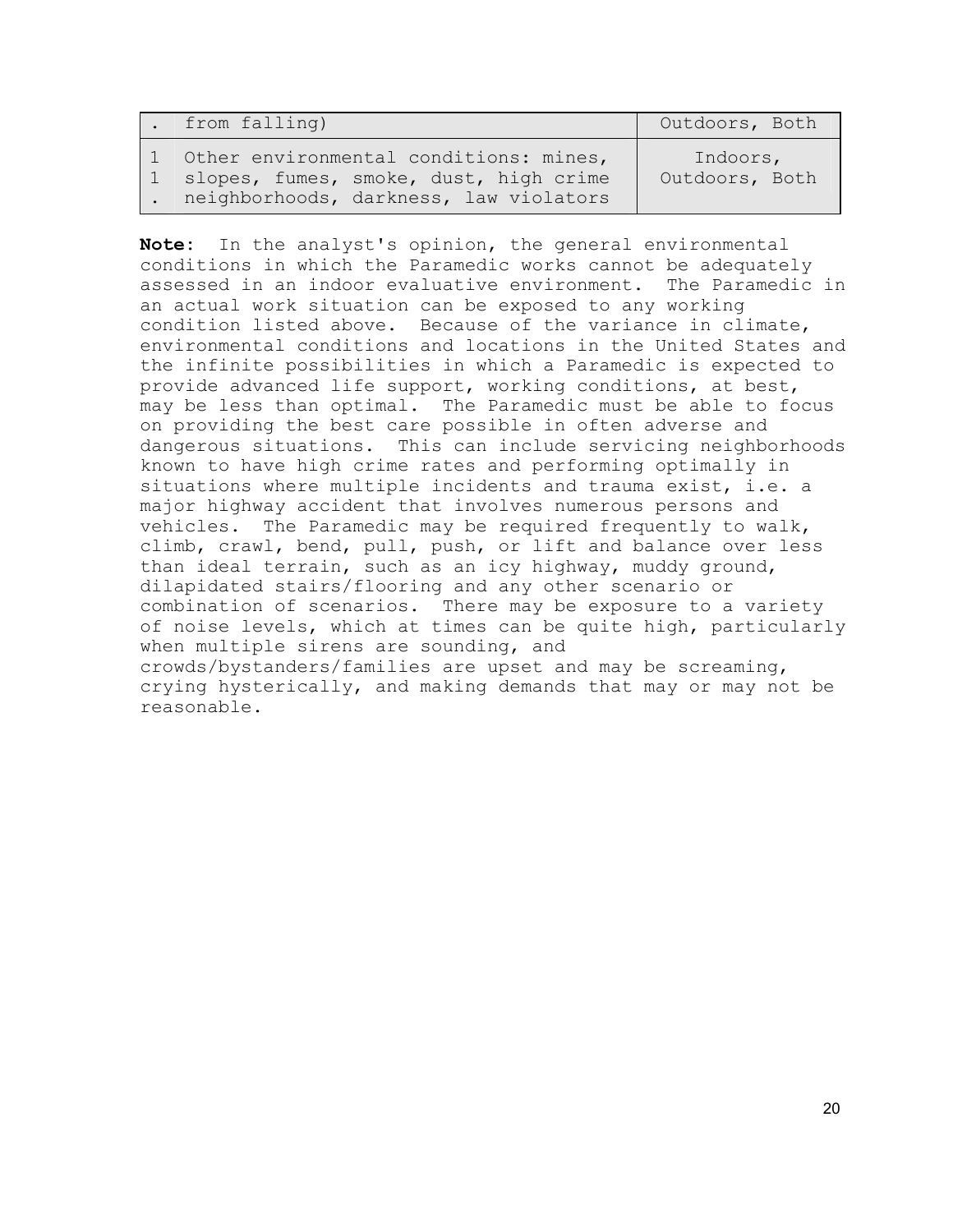## **U. S. Department of Labor Manpower Administration**

**Analyst:** Cathy Cain, Ph. D. **Date: 2/16/98**

**Physical Demands and Environmental Conditions** 

| ESTAB. JOB TITLE |           | Paramedic ESTAB. & SCHED. NO.     |
|------------------|-----------|-----------------------------------|
| DOT TITLE & CODE |           | 079.010                           |
| GOE CODE & TITLE |           | 100302 Medical services; SOC 3690 |
| $Code: \tF =$    |           | Frequently                        |
|                  | $\circ$ = | Occasionally                      |
|                  | NP.       | = Not Present                     |
|                  |           | $C =$ Constantly                  |

**Job Summary**: In emergency medical situations, takes leadership role and assumes responsibility for applying specific knowledge and skills related to basic and advanced life support to patients; provides advanced life support to patients under supervision of physician and directs lower level EMTs to assist based on their levels of competency within their scope of practice.

| Physical<br>Demands         |          |                     |   |                             | Comments                                                                  |
|-----------------------------|----------|---------------------|---|-----------------------------|---------------------------------------------------------------------------|
|                             | Strength |                     |   |                             |                                                                           |
| $\tilde{\epsilon}$          | Standing | 47<br>$\frac{6}{5}$ |   | $\mathbf 1$<br>$\mathsf{a}$ | Walking and standing are major<br>components of this job. Sitting is      |
|                             | Walking  | 50<br>$\approx$     |   |                             | necessary for transportation to and<br>from scene of emergency.           |
|                             | Sitting  | 3%                  |   |                             |                                                                           |
| $\mathfrak{r}$<br>$\bullet$ | Lifting  |                     | F | b                           | The Paramedic is required to assist<br>in lifting and carrying injured or |
|                             | Carrying |                     | F |                             | sick persons to ambulance and from<br>ambulance into hospital. May be     |
|                             | Pushing  |                     | ∩ |                             | required to engage in pushing                                             |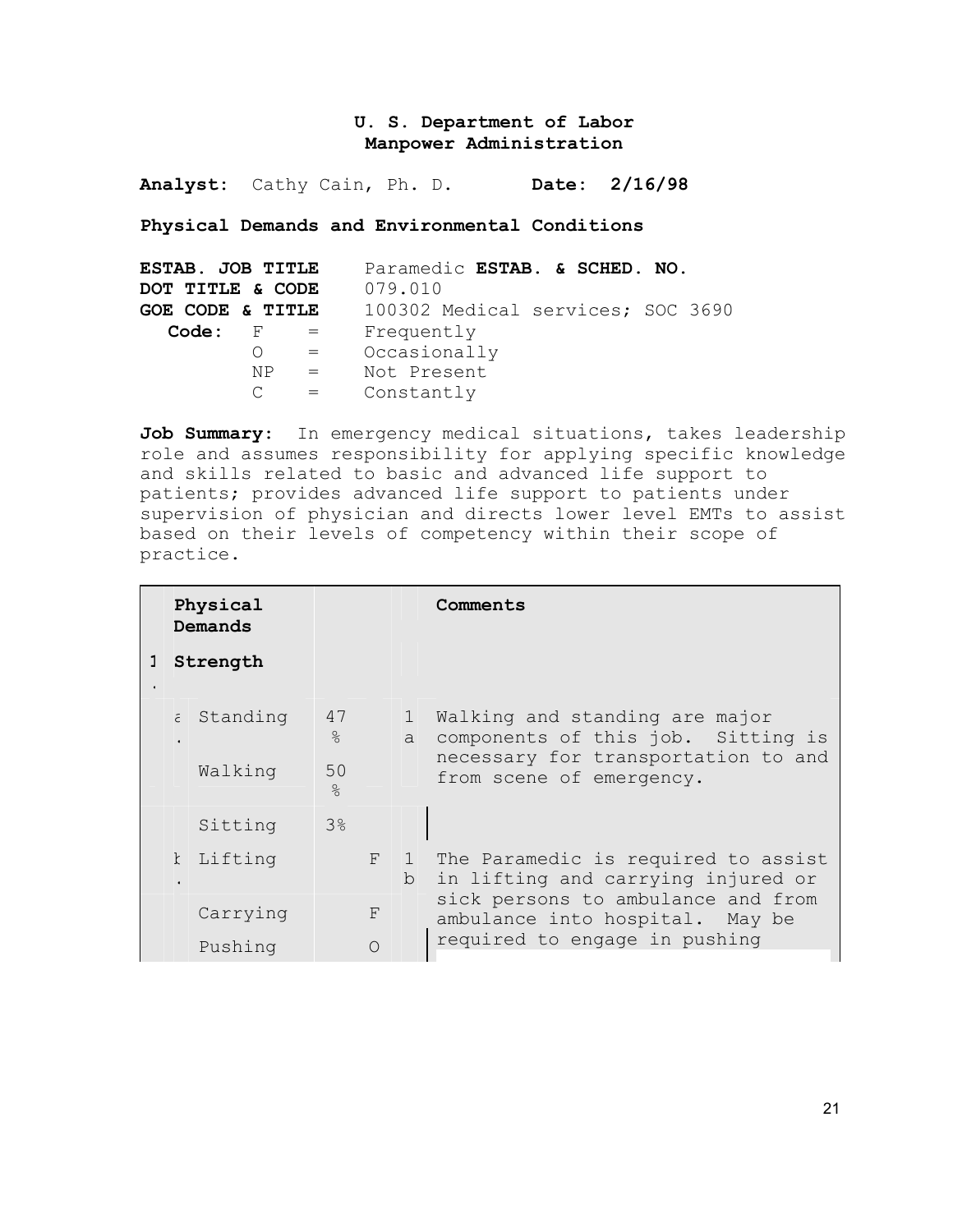|                      | Pulling   | $\bigcirc$  |                | and/or pulling to assist other EMS<br>providers to extricate patient from<br>scenes to include but not limited<br>to closed upright vehicles, patient<br>in closed overturned vehicle,<br>patient pinned beneath vehicle,<br>pinned inside vehicle, in vehicles<br>with electrical hazards.                                                                                                                                                                                                                                                                                                                                                                                                |
|----------------------|-----------|-------------|----------------|--------------------------------------------------------------------------------------------------------------------------------------------------------------------------------------------------------------------------------------------------------------------------------------------------------------------------------------------------------------------------------------------------------------------------------------------------------------------------------------------------------------------------------------------------------------------------------------------------------------------------------------------------------------------------------------------|
| $\tilde{\mathbf{z}}$ | Climbing  | F           | $\mathbf{2}$   | Climbing and balancing may be                                                                                                                                                                                                                                                                                                                                                                                                                                                                                                                                                                                                                                                              |
|                      | Balancing | F           |                | required to gain access to site of<br>emergency, i.e., stairs, hillsides,<br>ladders, and in safely assisting in<br>transporting patient.                                                                                                                                                                                                                                                                                                                                                                                                                                                                                                                                                  |
|                      | Stooping  | F           | 3 <sup>7</sup> | Patients are often found injured or<br>sick in locations where assessment<br>of patient is possible only through                                                                                                                                                                                                                                                                                                                                                                                                                                                                                                                                                                           |
|                      | Kneeling  | F           |                | the Paramedic's stooping, kneeling,                                                                                                                                                                                                                                                                                                                                                                                                                                                                                                                                                                                                                                                        |
|                      | Crouching | F           |                | crouching, or crawling.                                                                                                                                                                                                                                                                                                                                                                                                                                                                                                                                                                                                                                                                    |
|                      | Crawling  | $\mathbf F$ |                |                                                                                                                                                                                                                                                                                                                                                                                                                                                                                                                                                                                                                                                                                            |
| $\frac{2}{1}$        | Reaching  | $\mathbf F$ | $4\phantom{0}$ | Required for assessing pulse,<br>assessing breathing, blocking nose                                                                                                                                                                                                                                                                                                                                                                                                                                                                                                                                                                                                                        |
|                      | Hadeling  | F           |                | and checking ventilation, lifting<br>chin, head, or jaw for opening                                                                                                                                                                                                                                                                                                                                                                                                                                                                                                                                                                                                                        |
|                      | Fingering | F           |                | airway, following angle of ribs to                                                                                                                                                                                                                                                                                                                                                                                                                                                                                                                                                                                                                                                         |
|                      | Feeling   | F           |                | determine correct position for<br>hands after each ventilation,<br>compressing sternum, and assisting<br>in lifting of patient,<br>administering medications through<br>intravenous therapy or other means,<br>and handling of advanced life<br>support equipment, such as mirror<br>airway devices. Extension of arms<br>to use hands and fingers to assess<br>vital signs, feeling and touching<br>of patient's skin to assess body<br>warmth, handling limited equipment,<br>and transporting of patient are<br>important aspects of this position.<br>Finger dexterity needed to insert<br>needle, and prepare<br>fluids/medication for<br>administration and to operate<br>equipment. |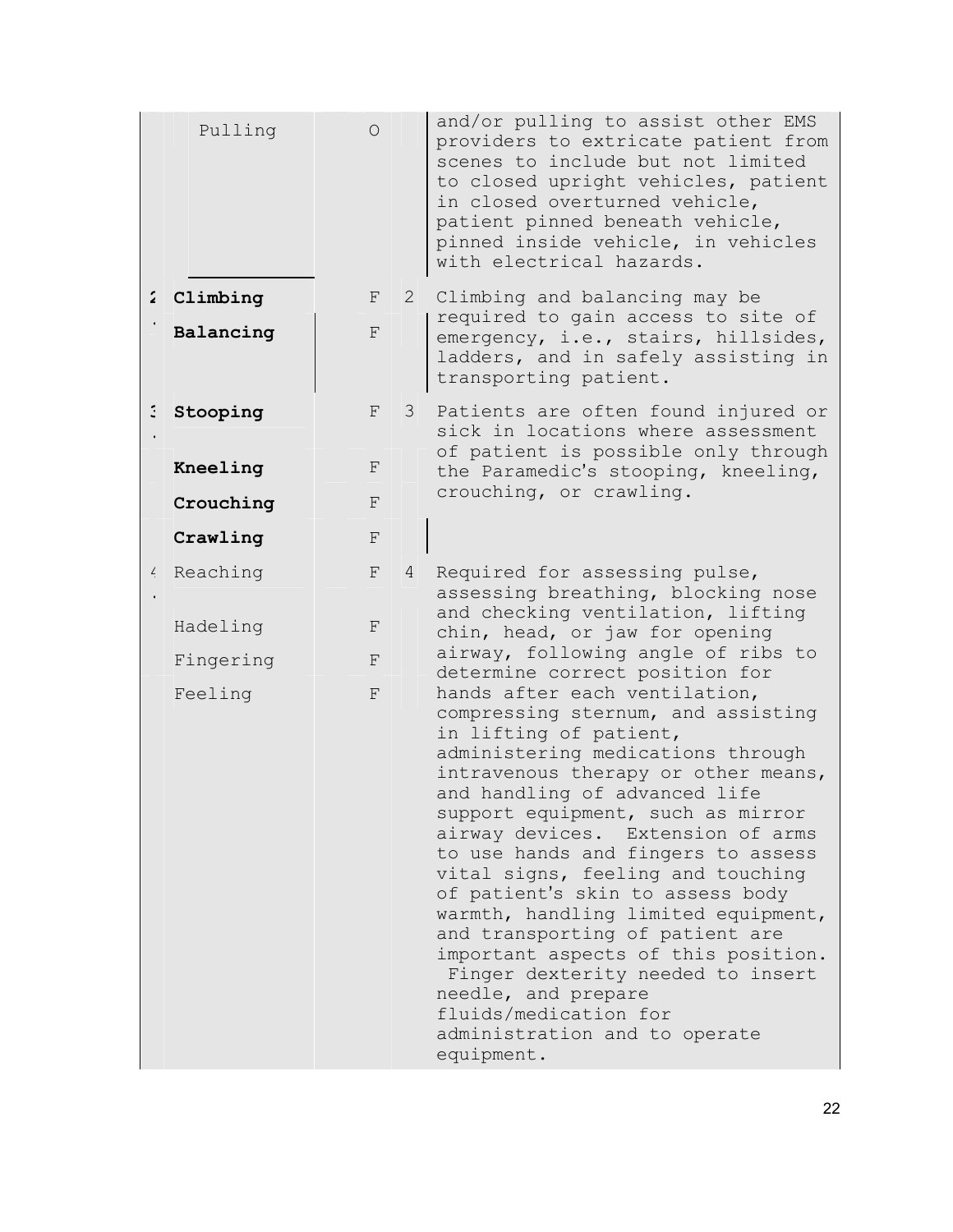| Talking                  |             | 5              | Responding to patients, physicians,<br>and co-workers through hearing is                                                                                                                                                                                                                                                                                                                                                                                                                                        |
|--------------------------|-------------|----------------|-----------------------------------------------------------------------------------------------------------------------------------------------------------------------------------------------------------------------------------------------------------------------------------------------------------------------------------------------------------------------------------------------------------------------------------------------------------------------------------------------------------------|
| Ordinary                 | F           |                | necessary in transmitting patient<br>information and following                                                                                                                                                                                                                                                                                                                                                                                                                                                  |
| Other                    | $\circ$     |                | directions.<br>May be required to shout for help<br>and additional assistance.                                                                                                                                                                                                                                                                                                                                                                                                                                  |
| Hearing                  |             | 5 <sup>1</sup> | Verbally responding to dispatcher's                                                                                                                                                                                                                                                                                                                                                                                                                                                                             |
| Ordinary<br>conversation | F           |                | message on phone or radio is<br>necessary for quick, efficient<br>service that can be vital to life                                                                                                                                                                                                                                                                                                                                                                                                             |
| Other                    | F           |                | in emergency situations.<br>Communication on scene is critical<br>for interviewing patient and in<br>some instances, significant others,<br>and in relaying this information in<br>most expedient manner. Sounds of<br>vehicles may alert Paramedic that<br>additional help is on the way.<br>Other sounds can alert the<br>Paramedic that other persons may be<br>hurt or injured, i.e., someone<br>thrown behind a bush in a vehicle<br>accident who cannot be seen and<br>whose voice may be barely audible. |
| Seeing                   |             | 6              | Sight is used to drive ambulance to<br>scene of injury or illness, to                                                                                                                                                                                                                                                                                                                                                                                                                                           |
| Acuity,<br>Near          | F           |                | visually inspect patient and area,<br>to read map, to read small print on<br>medication/prescription containers,                                                                                                                                                                                                                                                                                                                                                                                                |
| Acuity, Far              | F           |                | to read drug reference manuals,<br>and to administer treatment.                                                                                                                                                                                                                                                                                                                                                                                                                                                 |
| Depth<br>Perception      | F           |                |                                                                                                                                                                                                                                                                                                                                                                                                                                                                                                                 |
| Accommodati<br>on        | F           |                |                                                                                                                                                                                                                                                                                                                                                                                                                                                                                                                 |
| Color<br>Vision          | F           |                |                                                                                                                                                                                                                                                                                                                                                                                                                                                                                                                 |
| Field of<br>Vision       | $\mathbf F$ |                |                                                                                                                                                                                                                                                                                                                                                                                                                                                                                                                 |

7. General Education: High school graduation or equivalency is required.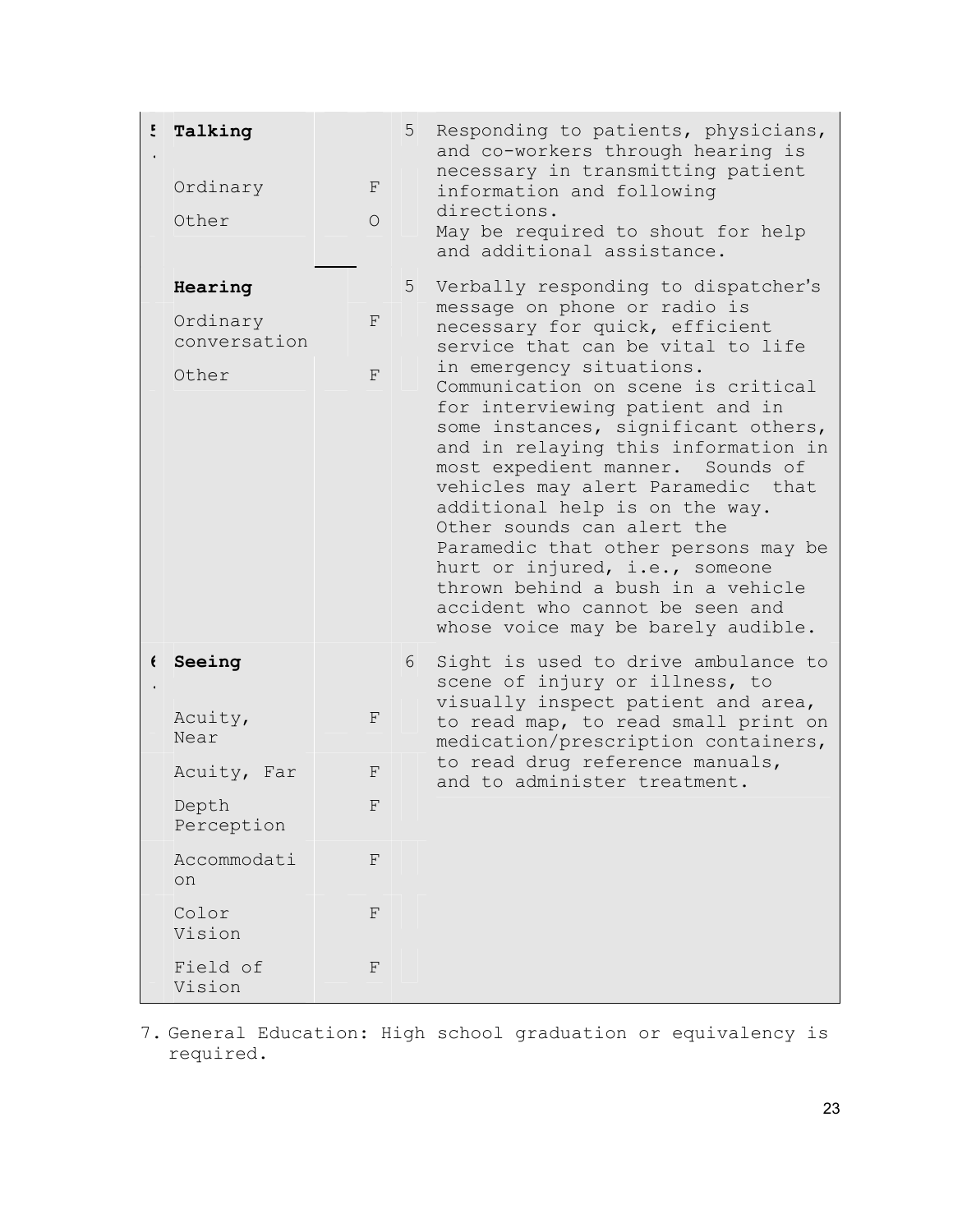#### **8. Vocational Preparation:**

- **a. College:** None
- 2. Vocational Education Courses: An additional 900-1200 hours of education beyond the 110 required for the Basic EMT.
- **c. Apprenticeship:** None
- **d. In-plant Training:** None
- 5. On-the-Job-Training: During course of training, the Paramedic in training status will spend varying amounts of time in supervised clinical work in hospital and field settings.
- 6. Performance on Other Jobs: None required; however, training in the military as a medic is seen as beneficial.
- 9. Experience: None
- 10. Orientation:
- **11. Licenses, Etc.:** Certification as Emergency Medical Technician: Paramedic, ACLS and CPR. Must maintain annual certification through continuing education.
- 12. Relation to Other Jobs and Workers:

**Promotion:** In some locations, Paramedics may become instructors, dispatchers or administrators.

**Transfers:** None

**Supervision Received:** Physician

**Supervision Given:** Some to lower level Basic EMTs.

- **13. Machines, Tools, Equipment, and Work Aids:** Ambulance, radio/telephone/pager, blood pressure cuff, thermometer, extrication devices, esophageal airway obturator, ventilation mask, spinal boards, intravenous therapy equipment: needles and fluids, anti-shock garments, wheelchairs, and stretchers, EKG machines, defibrillator, visual airway intubation and other complex equipment, and sometimes, a computer for documentation.
- 14. Materials and Products: Broad range of medications including narcotics, disposable latex gloves, bandages, universal dressings such as gauze pads, tape, blankets, pillows and sheets, oxygen, drugs, and intravenous fluids.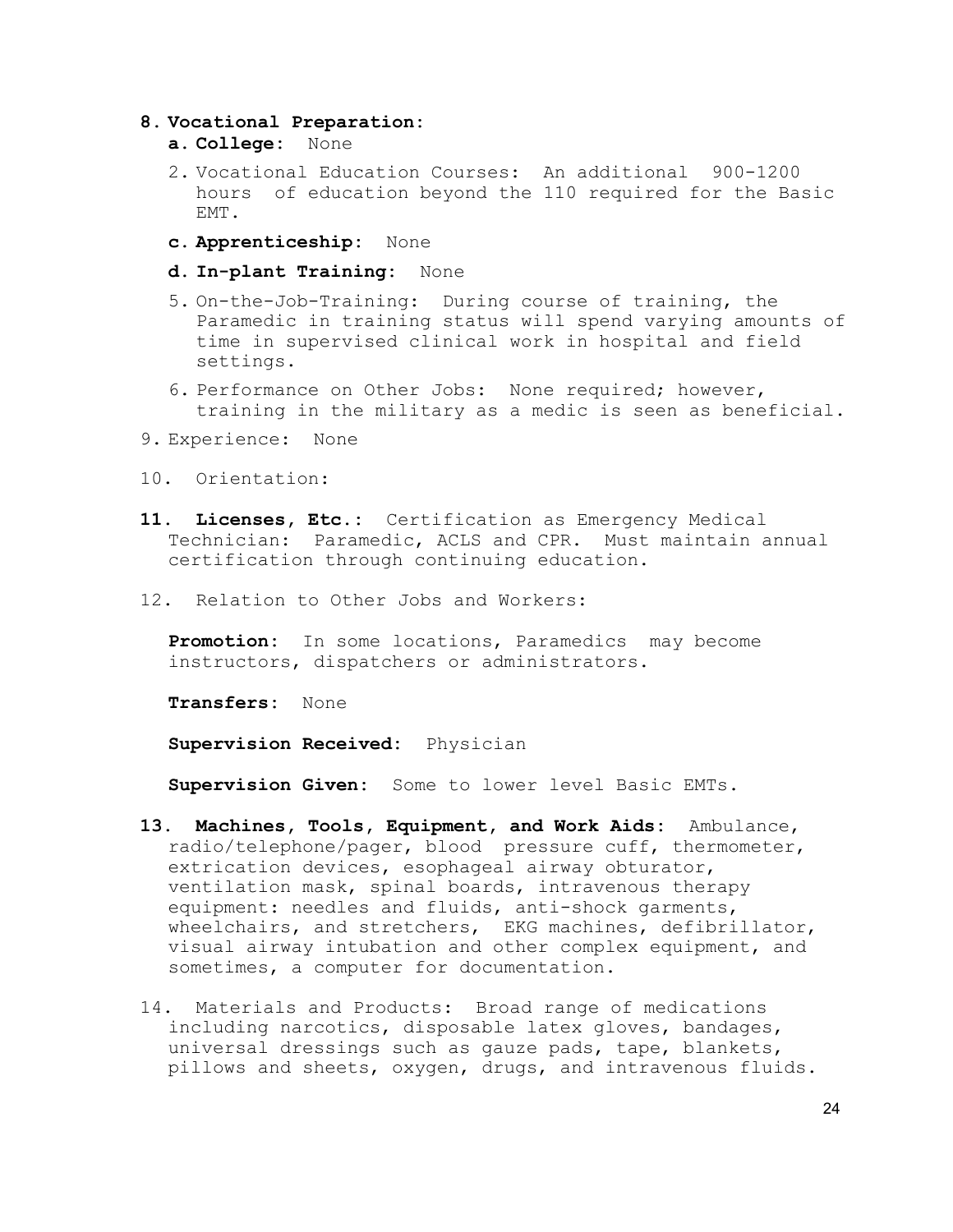## **Description of tasks (encompasses the range of all tasks performed by lower level EMTs)**

- 1. Answers verbally to telephone or radio emergency calls from dispatcher to provide advanced efficient and immediate emergency medical care to critically ill and injured persons using a full range of equipment.
- 2. Drives ambulance to scene of emergency, reads map, responds safely and quickly to the address or location as directed by radio dispatcher. observes traffic ordinances and regulations. Visually inspects and assesses or "sizes up" the scene upon arrival to determine if scene is safe, determines the mechanism of illness or injury, the total number of patients involved, and remains calm and confident while demonstrating leadership and responsibility.
- 3. Radios dispatcher for additional help or special rescue and /or utility services. Reports verbally to the responding EMS unit or communications center as to the nature and extent of injuries and the number of patients. Recognizes hazards. Conducts triage, sorting out and classifying priorities for most immediate need for treatment. Uses excellent judgement to identify priorities based on the most critical needs for patient survival.
- 4. searches for medical identification as clue in providing emergency care, i.e. identification bracelet for patient who is diabetic. Reassures patient and bystanders while working in a confident and efficient manner, avoids misunderstandings and undue haste while working expeditiously to accomplish the task. Extricates patient from entrapment, works with other EMS providers in rendering emergency care and protection to the entrapped patient. Performs emergency moves, assists other EMS providers in the use of prescribed techniques and appliances for safe removal of the patient.
- 5. Determines nature and extent of illness or injury in patient, takes pulse, blood pressure, and temperature, visually observes patient, recognizes the mechanisms of injury, takes comprehensive medical history of patient, including patient's current usage of prescribed and nonprescribed medications/drugs. Communicates with and provides verbal direction to Basic EMT to assist with tasks within the Basic's scope of practice. Obtains consent and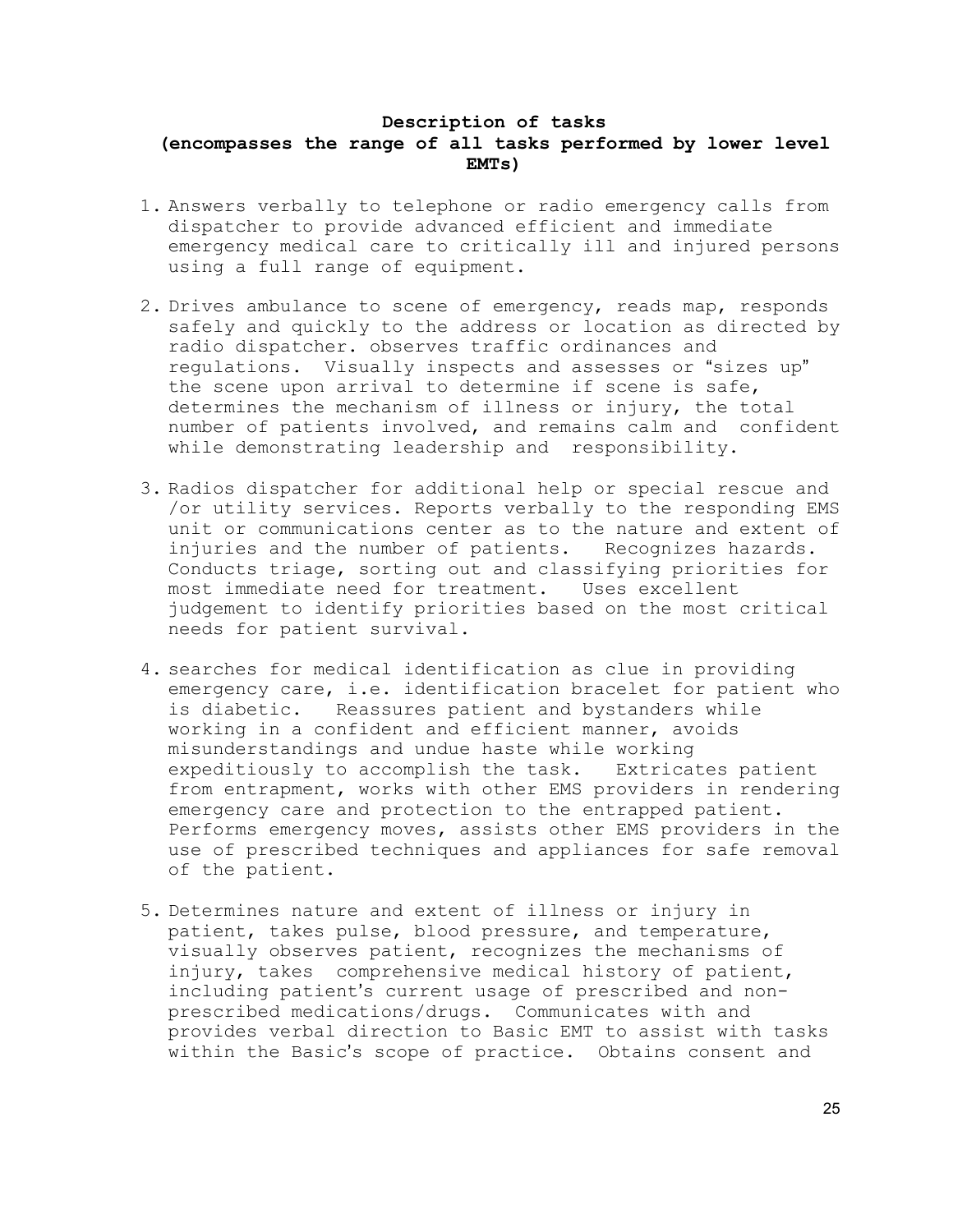refusal. Uses good judgement to draw conclusions with often, limited information; verbally communicates effectively to provide quality treatment to diverse age and cultural groups. Provides family support, manages the difficult patient, conducts fundamental mental status assessment, restrains patient, and intervenes pharmacologically.

- 6. Positions unresponsive patient, protects the seizing patient, identifies and treats the hypoglycemic patient, provides heating/cooling interventions, manages burns and exposures, overdoses, conducts ingestion management. Manually stabilizes neck and body of child and adult, immobilizes extremities, straightens selected fractures and reduces selected dislocations. Delivers newborn. Provides pre-hospital emergency care of simple and multiple system trauma such as controlling hemorrhage, bandaging wounds, manually stabilizing painful, swollen joints and injured extremities, and immobilizing spine.
- 7. Uses basic and advanced life support equipment to open airway and upper airway adjuncts, removes foreign bodies, uses upper airway suction devices, performs orotracheal intubation, nasotracheal intubation, oral intubation with pharmacological assistance and surgery on airway. Uses dual or single lumen airway devices. Provides mouth to mouth barrier device ventilation, oxygen administration, chest injury management, bag-valve mask resuscitation. Uses powered ventilation devices, hand held aerosol nebulizer. Performs cardio-pulmonary resuscitation, uses automatic defibrillator apparatus in application of electric shock to heart, manages amputation, uses anti-shock garment, conducts peripheral venous access, intraosseous infusion, manual defibrillation, interprets EKGs, uses external pacemaker.
- 8. Administers medication (narcotics), determines the patient's most appropriate body route based on patient diagnosis. Calculates amount of medication to be given in relation to patient's weight, age, and other factors that warrant adjustment of volume. Uses oral, auto-injection, sublingual, inhalation, subcutaneous, intramuscular, intraosseous, transcutaneous, rectal, endotracheal, and intravenous routes including central and peripheral lines and venesection as well as infusion pumps to administer medications.
- 9. Assists other EMS providers in lifting patient onto stretcher, places patient in ambulance, secures stretcher. Continues to monitor patient en route to hospital.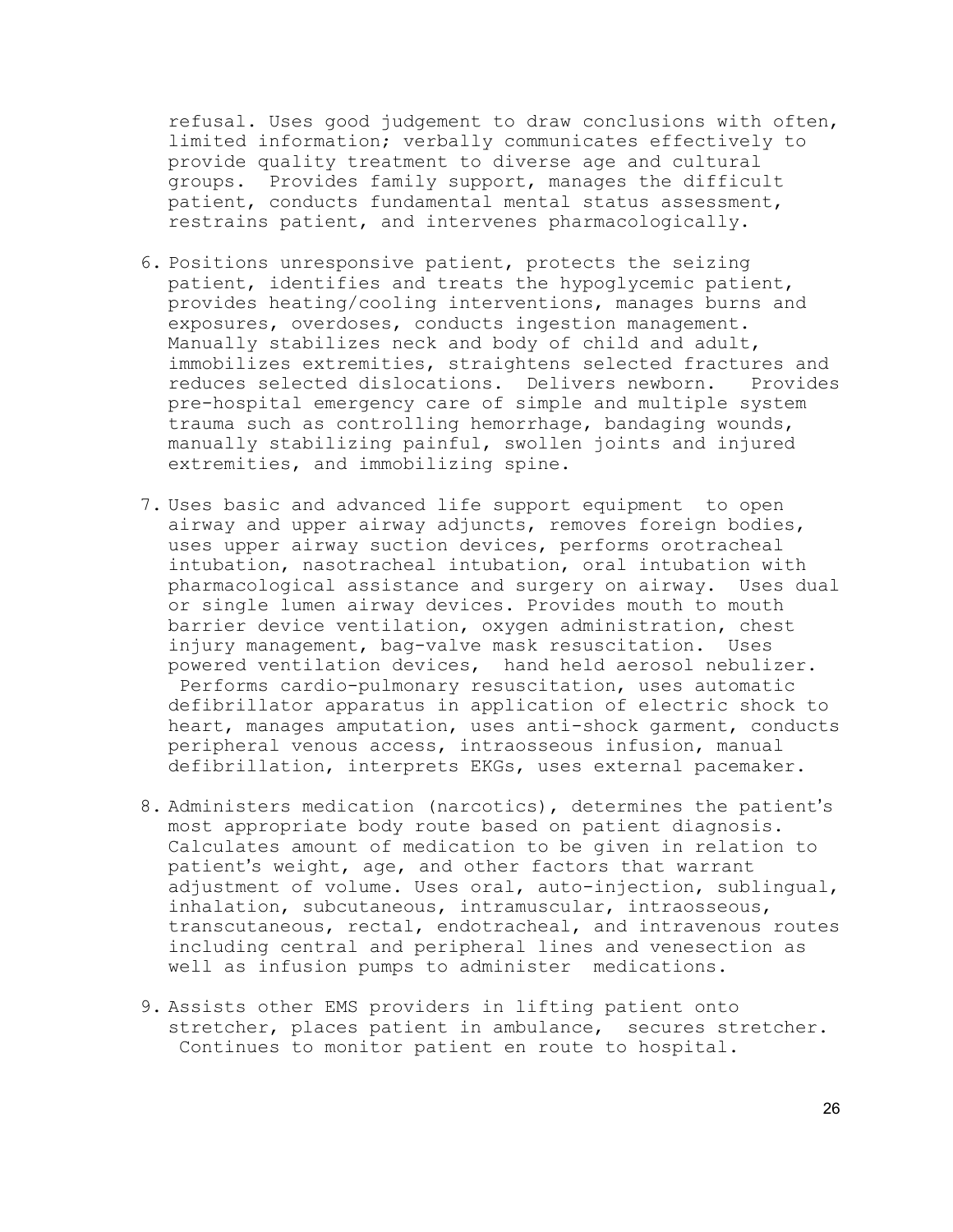- 10. Checks, maintains vehicles, and provides mechanical report. Restocks and replaces used supplies, uses appropriate disinfecting procedures to clean equipment, checks all equipment to insure adequate working condition for next response. Takes inventory of and accounts for all medications (narcotics) given. Keeps log of all transactions. Prepares accurate and legible medical reports. Provides medical reports to staff.
- 11. Transports non-emergency patients to regularly scheduled appointments, for example, transport geriatric patients in nursing homes. Uses computer to enter data for EMS reports.
- 12. Supervises the activities and educational experiences of assigned observers and students. Complies with regulations in handling the deceased.
- 13. Functions as the primary direct care provider of emergency health care services to sick and injured patients in prehospital settings. Works primarily in advanced life support units affiliated with fire departments, police departments, rescue squads, hospitals, or private ambulance services under the off-site supervision of a physician, usually through radio communication, is usually the senior level member of a two person team, working in conjunction with a Basic EMT.
- 14. Accepts primary responsibility for all aspects of advanced life support given to the patient, including use of advanced life support equipment and administration of medication that includes narcotics; responsible for thorough written documentation of all activity related to patient care and medication dispensation. Successfully completes continuing education and refresher courses as required by employers, medical direction, and licensing or certifying agencies. Meets qualifications within the functional job analysis.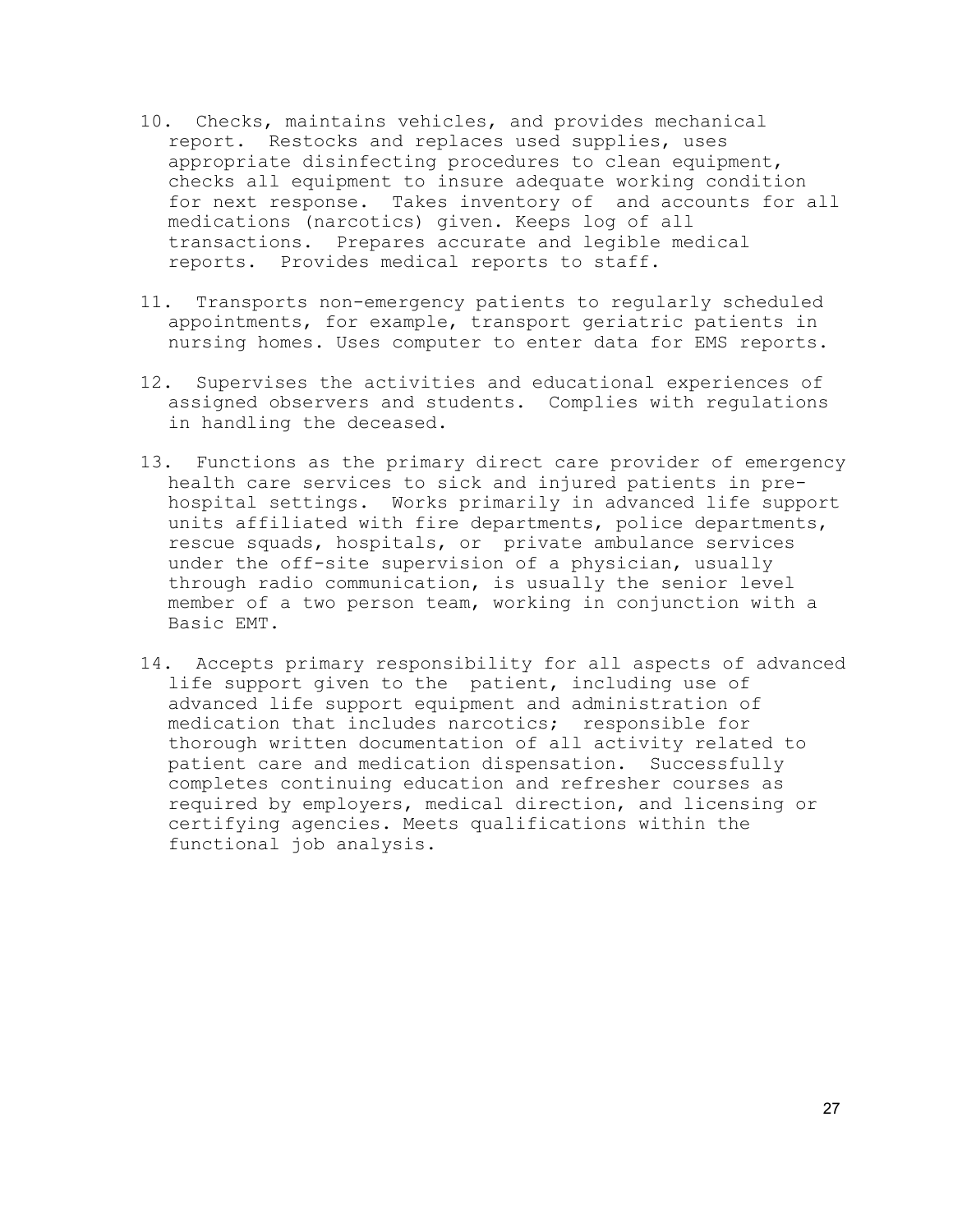#### **Qualifications**

Must be at least 18 years of age and be a high school graduate or equivalent. Must have proof of valid driver's license. Ability to communicate verbally; via telephone and radio equipment; ability to lift, carry, and balance up to 125 pounds (250 with assistance); ability to interpret and respond to written, oral, and diagnostic form instructions; ability to use good judgment and remain calm in high-stress situations and take on role of "leader".

Must have the ability to read road maps; drive vehicle, accurately discern street signs and address numbers, read medication/prescription labels and directions for usage in quick, accurate, and expedient manner, ability to communicate verbally with patients and significant others in diverse cultural and age groups to interview patient, family members, and bystanders, and ability to discern deviations/changes in eye/skin coloration due to patient's condition and to the treatment given. Must be able to document, in writing, all relevant information in prescribed format in light of legal ramifications of such; ability to converse with dispatcher and EMS providers via phone or radio as to status of patient.

Good manual dexterity with ability to perform all tasks related to advanced emergency patient care and documentation. Ability to bend, stoop, balance, and crawl on uneven terrain; and the ability to withstand varied environmental conditions such as extreme heat, cold, and moisture. Ability to perform quickly, precise, practical mathematical calculations pertinent to ratio and proportion of medication and supplies used in emergency patient care. Must be independent, confident, able to work independently without defined structure, have good stable reasoning ability with ability to draw valid conclusions expediently relevant to patient's condition, often, using limited information. Must have knowledge and skills relevant to position and be able to implement them in stressful situations. Must be cognizant of all legal, ethical, and moral obligations inherent within scope of practice.

Must be able to perform mathematical calculations/ratios and apply them in expedient, practical manner. Must be independent, confident, able to work independently without structure, have good stable reasoning ability and able to draw valid conclusions quickly relevant to patient's condition, often, using limited information. Must have knowledge and skills relevant to position and be able to implement them in practical fashion in stressful situations. Must be cognizant of